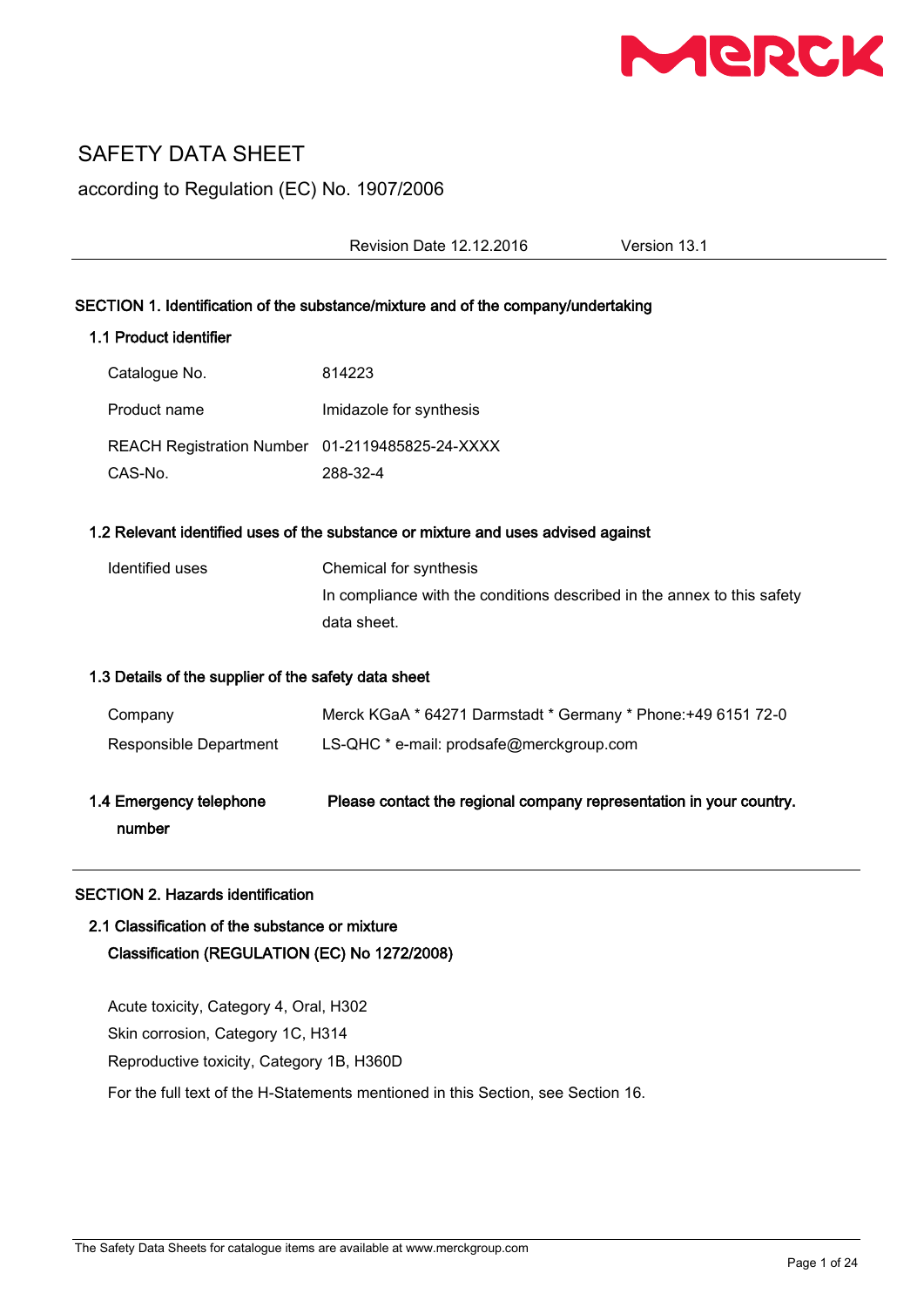Catalogue No. 614223 Product name **Imidazole** for synthesis

# 2.2 Label elements

# Labelling (REGULATION (EC) No 1272/2008)

Hazard pictograms



Signal word Danger

Hazard statements H360D May damage the unborn child. H302 Harmful if swallowed. H314 Causes severe skin burns and eye damage.

#### Precautionary statements

Prevention P201 Obtain special instructions before use. P280 Wear protective gloves/ protective clothing/ eye protection/ face protection. Response P301 + P330 + P331 IF SWALLOWED: Rinse mouth. Do NOT induce vomiting.

P305 + P351 + P338 IF IN EYES: Rinse cautiously with water for several minutes. Remove contact lenses, if present and easy to do. Continue rinsing.

P308 + P310 IF exposed or concerned: immediately call a POISON CENTER or doctor/ physician.

Restricted to professional users.

#### Reduced labelling (≤125 ml)

Hazard pictograms



 Signal word Danger

 Hazard statements H360D May damage the unborn child. H314 Causes severe skin burns and eye damage.

 Precautionary statements P201 Obtain special instructions before use.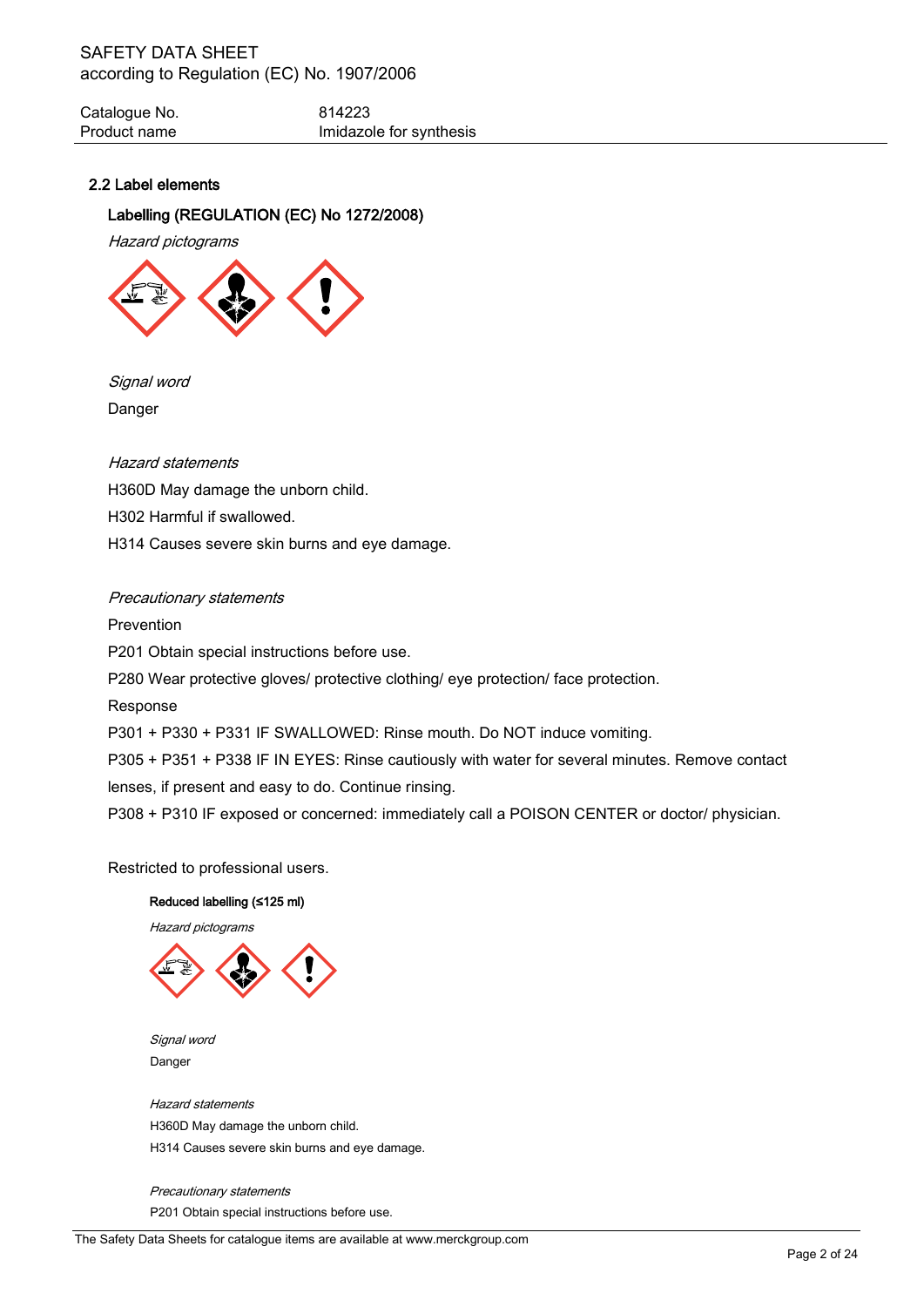| Catalogue No. | 814223                  |
|---------------|-------------------------|
| Product name  | Imidazole for synthesis |

P280 Wear protective gloves/ protective clothing/ eye protection/ face protection. P301 + P330 + P331 IF SWALLOWED: Rinse mouth. Do NOT induce vomiting. P305 + P351 + P338 IF IN EYES: Rinse cautiously with water for several minutes. Remove contact lenses, if present and easy to do. Continue rinsing. P308 + P310 IF exposed or concerned: immediately call a POISON CENTER or doctor/ physician.

Index-No. 613-319-00-0

# 2.3 Other hazards

None known.

# SECTION 3. Composition/information on ingredients

# 3.1 Substance

| Formula    | $C_3H_4N_2$ (Hill) |
|------------|--------------------|
| Index-No.  | 613-319-00-0       |
| EC-No.     | 206-019-2          |
| Molar mass | 68,08 g/mol        |

# Hazardous components (REGULATION (EC) No 1272/2008)

Chemical Name (Concentration) CAS-No. Registration number Classification Imidazole  $\ll$  = 100 % ) Substance does not meet the criteria for PBT or vPvB according to Regulation (EC) No 1907/2006, Annex XIII. 288-32-4 01-2119485825-24- XXXX Acute toxicity, Category 4, H302 Skin corrosion, Category 1C, H314

For the full text of the H-Statements mentioned in this Section, see Section 16.

Reproductive toxicity, Category 1B, H360D

#### 3.2 Mixture

Not applicable

# SECTION 4. First aid measures

# 4.1 Description of first aid measures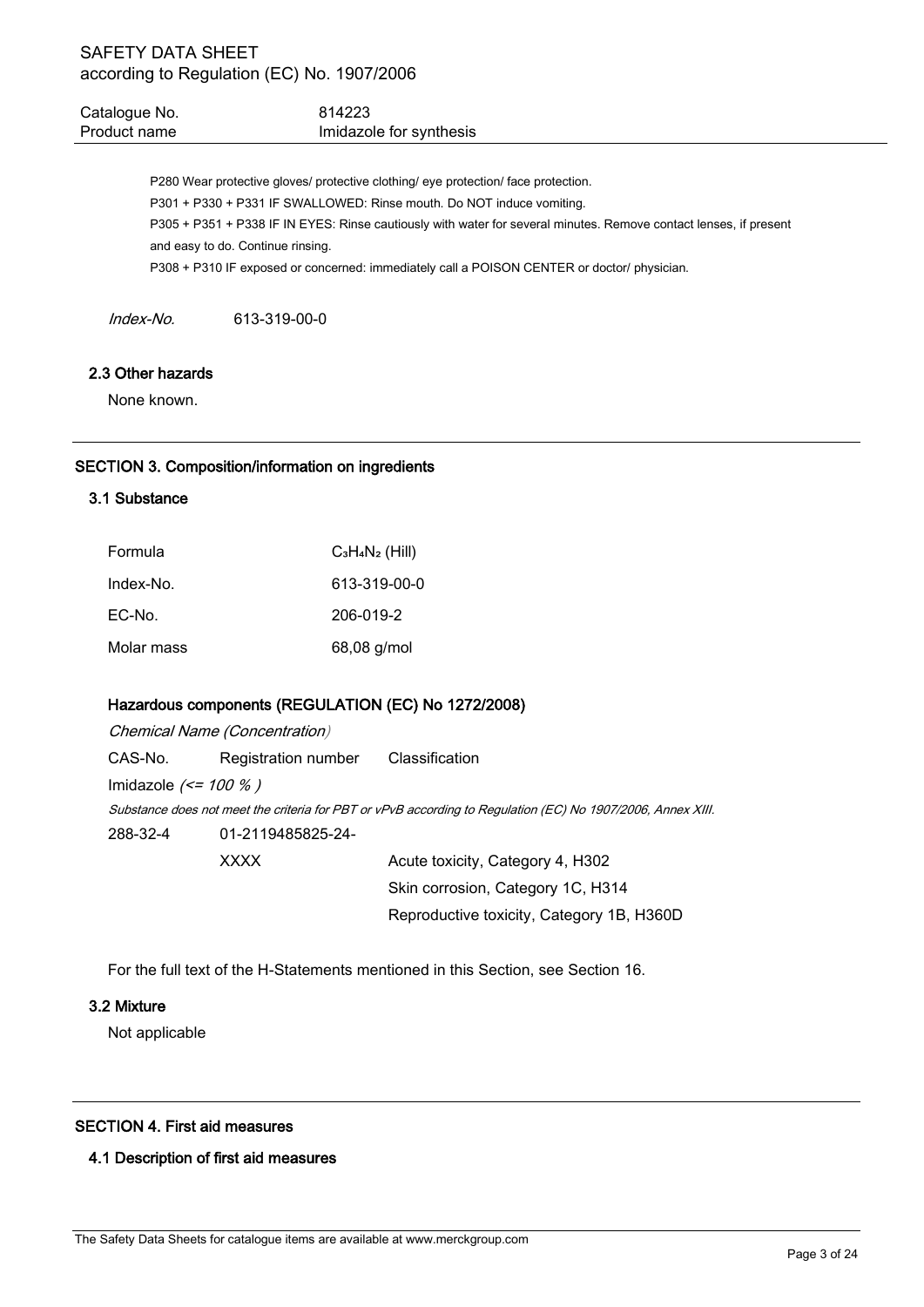Catalogue No. 614223 Product name **Imidazole** for synthesis

# General advice

First aider needs to protect himself.

After inhalation: fresh air. Call in physician.

In case of skin contact: Take off immediately all contaminated clothing. Rinse skin with water/ shower. Call a physician immediately.

After eye contact: rinse out with plenty of water. Immediately call in ophthalmologist.

After swallowing: make victim drink water (two glasses at most), avoid vomiting (risk of perforation). Do not attempt to neutralise. Call a physician immediately.

# 4.2 Most important symptoms and effects, both acute and delayed

Irritation and corrosion, Cough, Shortness of breath Risk of blindness!

# 4.3 Indication of any immediate medical attention and special treatment needed

No information available.

# SECTION 5. Firefighting measures

#### 5.1 Extinguishing media

Suitable extinguishing media Water, Carbon dioxide (CO2), Foam, Dry powder

Unsuitable extinguishing media For this substance/mixture no limitations of extinguishing agents are given.

# 5.2 Special hazards arising from the substance or mixture

**Combustible** Forms explosive mixtures with air on intense heating. Development of hazardous combustion gases or vapours possible in the event of fire. Fire may cause evolution of: nitrous gases, nitrogen oxides

#### 5.3 Advice for firefighters

Special protective equipment for firefighters Stay in danger area only with self-contained breathing apparatus. Prevent skin contact by keeping a safe distance or by wearing suitable protective clothing.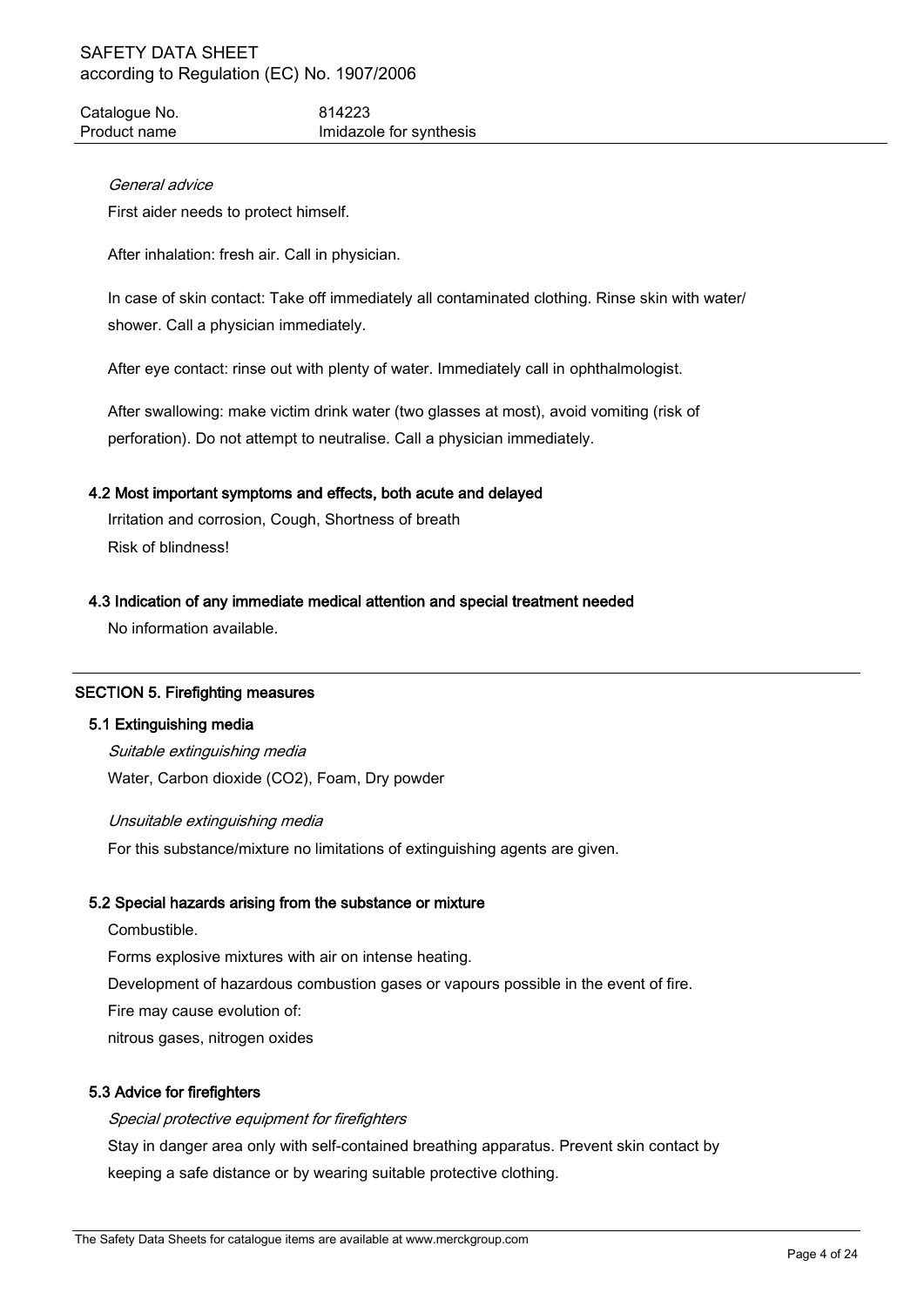| Catalogue No. | 814223                  |
|---------------|-------------------------|
| Product name  | Imidazole for synthesis |

# Further information

Suppress (knock down) gases/vapours/mists with a water spray jet. Prevent fire extinguishing water from contaminating surface water or the ground water system.

#### SECTION 6. Accidental release measures

# 6.1 Personal precautions, protective equipment and emergency procedures

Advice for non-emergency personnel: Avoid substance contact. Avoid inhalation of dusts. Ensure adequate ventilation. Evacuate the danger area, observe emergency procedures, consult an expert.

Advice for emergency responders: Protective equipment see section 8.

# 6.2 Environmental precautions

Do not empty into drains.

# 6.3 Methods and materials for containment and cleaning up

Cover drains. Collect, bind, and pump off spills.

Observe possible material restrictions (see sections 7 and 10).

Take up dry. Dispose of properly. Clean up affected area. Avoid generation of dusts.

# 6.4 Reference to other sections

Indications about waste treatment see section 13.

# SECTION 7. Handling and storage

#### 7.1 Precautions for safe handling

#### Advice on safe handling

Work under hood. Do not inhale substance/mixture. Avoid generation of vapours/aerosols.

Observe label precautions.

#### Hygiene measures

Immediately change contaminated clothing. Apply preventive skin protection. Wash hands and face after working with substance.

# 7.2 Conditions for safe storage, including any incompatibilities

# Storage conditions

Tightly closed. Dry. Keep in a well-ventilated place. Keep locked up or in an area accessible only to qualified or authorised persons.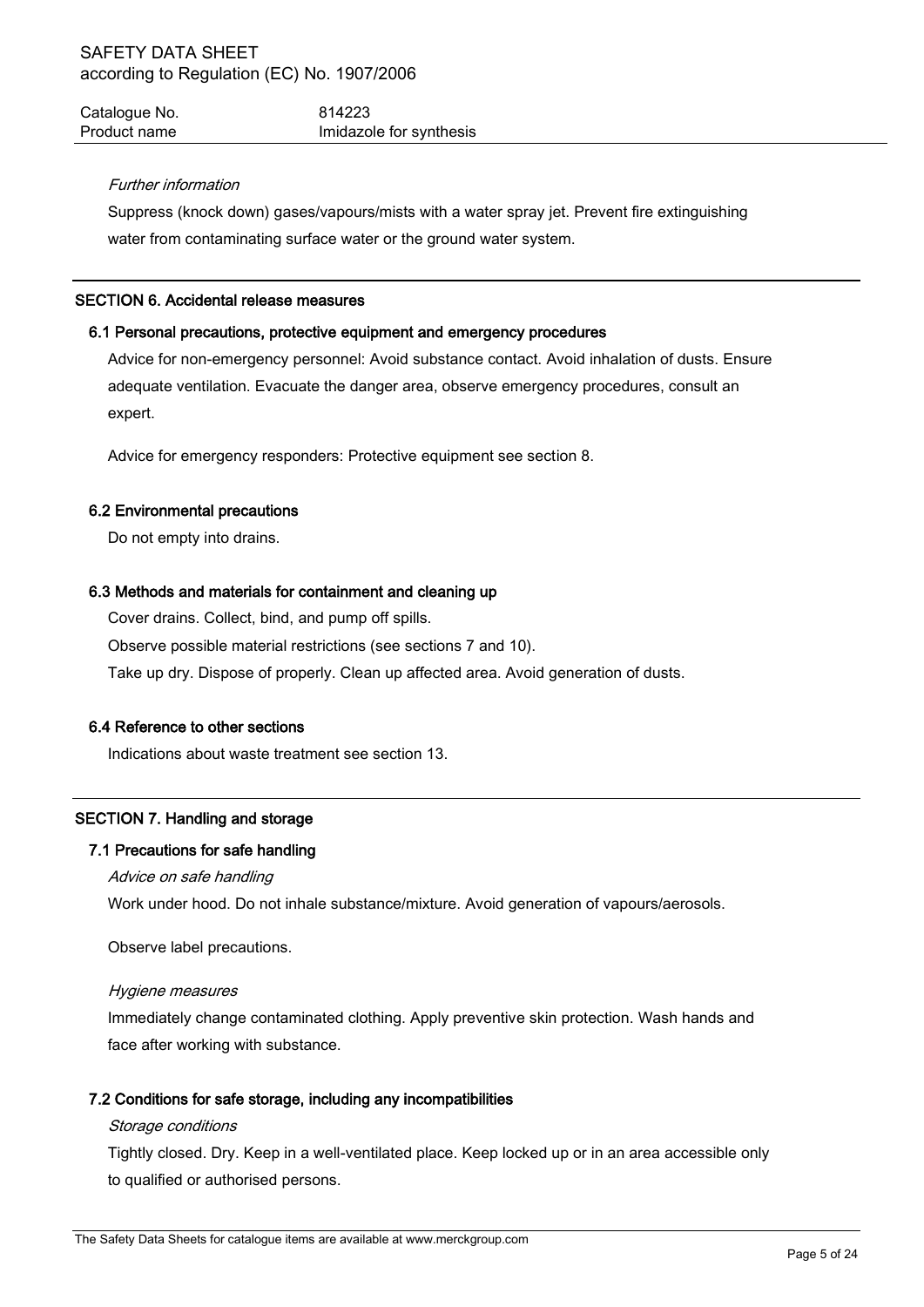Catalogue No. 614223 Product name **Imidazole** for synthesis

Recommended storage temperature see product label.

# 7.3 Specific end use(s)

See exposure scenario in the Annex to this MSDS.

# SECTION 8. Exposure controls/personal protection

#### 8.1 Control parameters

# Derived No Effect Level (DNEL)

| Worker DNEL, longterm                           | Systemic effects | inhalation     | 10,6 mg/m <sup>3</sup> |
|-------------------------------------------------|------------------|----------------|------------------------|
| Worker DNEL, longterm                           | Systemic effects | dermal         | 1,5 mg/kg Body weight  |
| <b>Predicted No Effect Concentration (PNEC)</b> |                  |                |                        |
| <b>PNEC Fresh water</b>                         |                  | $0,13$ mg/l    |                        |
| <b>PNEC Marine water</b>                        |                  | $0,013$ mg/l   |                        |
| PNEC Aquatic intermittent release               |                  | $1,3$ mg/l     |                        |
| <b>PNEC Fresh water sediment</b>                |                  | $0,336$ mg/kg  |                        |
| <b>PNEC Marine sediment</b>                     |                  | $0,0336$ mg/kg |                        |
| <b>PNEC Soil</b>                                |                  | $0,0425$ mg/kg |                        |
| PNEC Sewage treatment plant                     |                  | $10$ mg/l      |                        |

# 8.2 Exposure controls

## Engineering measures

Technical measures and appropriate working operations should be given priority over the use of personal protective equipment.

See section 7.1.

#### Individual protection measures

Protective clothing needs to be selected specifically for the workplace, depending on concentrations and quantities of the hazardous substances handled. The chemical resistance of the protective equipment should be enquired at the respective supplier.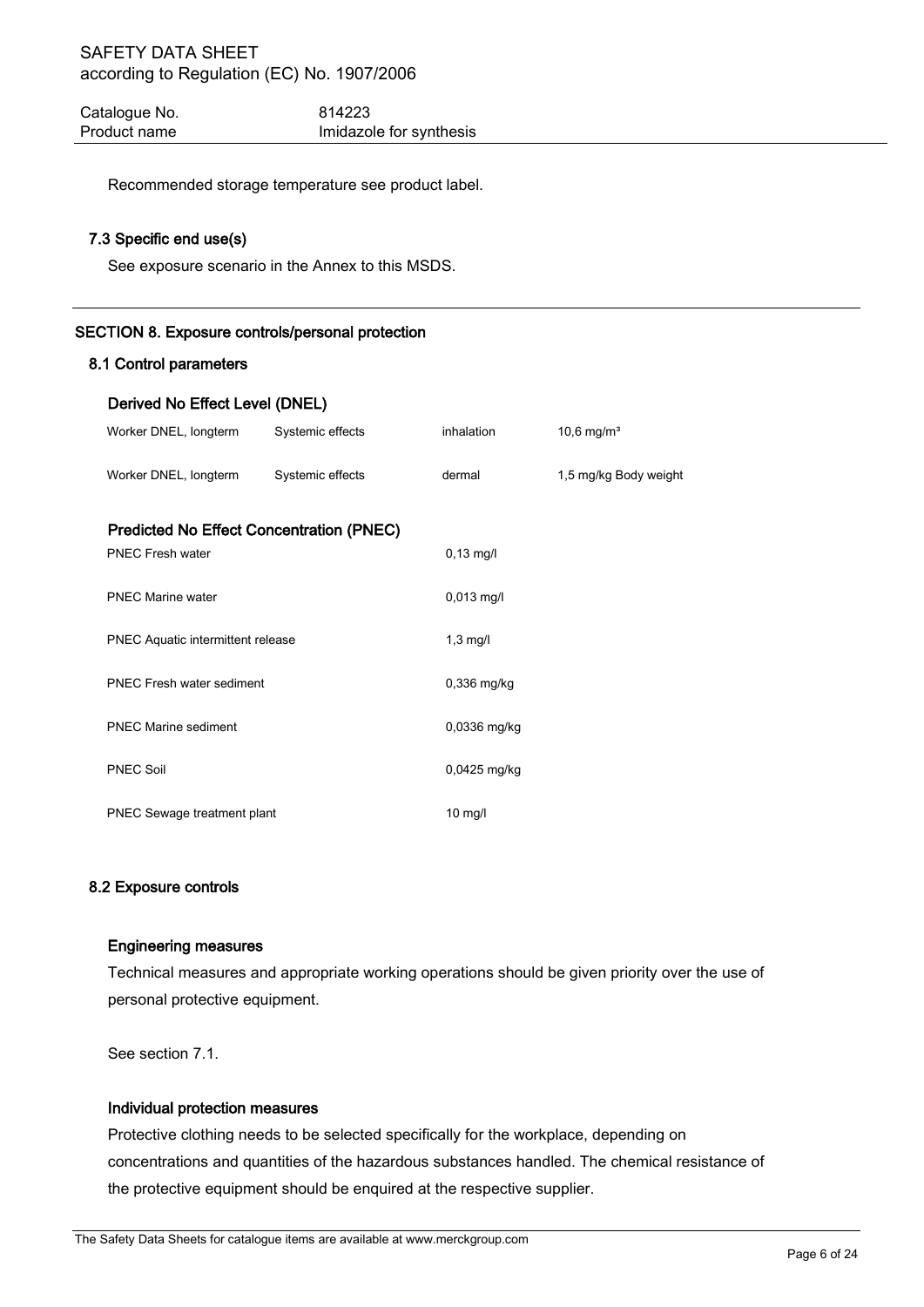| Catalogue No. | 814223                  |
|---------------|-------------------------|
| Product name  | Imidazole for synthesis |

# Eye/face protection

Tightly fitting safety goggles

# Hand protection

full contact:

| Glove material:     | Nitrile rubber      |
|---------------------|---------------------|
| Glove thickness:    | $0.11 \, \text{mm}$ |
| Break through time: | $>480$ min          |
|                     |                     |

splash contact:

| Glove material:     | Nitrile rubber      |
|---------------------|---------------------|
| Glove thickness:    | $0.11 \, \text{mm}$ |
| Break through time: | $>480$ min          |

The protective gloves to be used must comply with the specifications of EC Directive 89/686/EEC and the related standard EN374, for example KCL 741 Dermatril® L (full contact), KCL 741 Dermatril® L (splash contact).

The breakthrough times stated above were determined by KCL in laboratory tests acc. to EN374 with samples of the recommended glove types.

This recommendation applies only to the product stated in the safety data sheet $\langle \rangle$ , $\langle \rangle$  supplied by us and for the designated use. When dissolving in or mixing with other substances and under conditions deviating from those stated in EN374 please contact the supplier of CE-approved gloves (e.g. KCL GmbH, D-36124 Eichenzell, Internet: www.kcl.de).

Other protective equipment protective clothing

# Respiratory protection

required when dusts are generated.

Recommended Filter type: Filter P 3 (acc. to DIN 3181) for solid and liquid particles of toxic and very toxic substances

The entrepeneur has to ensure that maintenance, cleaning and testing of respiratory protective devices are carried out according to the instructions of the producer. These measures have to be properly documented.

# Environmental exposure controls

Do not empty into drains.

# SECTION 9. Physical and chemical properties

# 9.1 Information on basic physical and chemical properties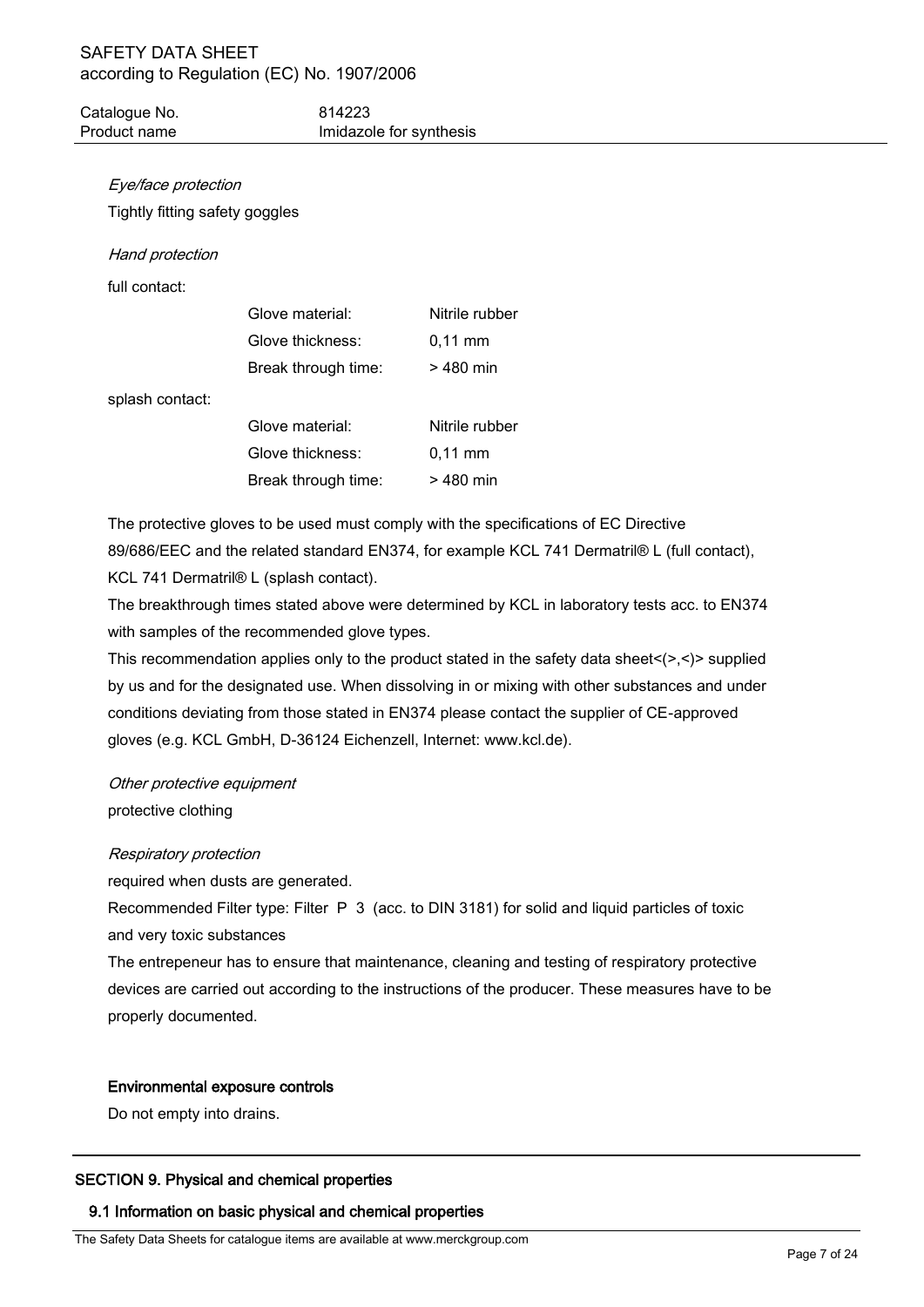| Catalogue No.<br>Product name | 814223<br>Imidazole for synthesis |  |
|-------------------------------|-----------------------------------|--|
|                               |                                   |  |
| Form                          | solid                             |  |
| Colour                        | light yellow                      |  |
| Odour                         | amine-like                        |  |
| Odour Threshold               | No information available.         |  |
| pH                            | 10,5                              |  |
|                               | at 67 g/l                         |  |
|                               | 20 °C                             |  |
| Melting point                 | 90 °C                             |  |
|                               | Method: OECD Test Guideline 102   |  |
| Boiling point/boiling range   | 268 °C                            |  |
|                               | at 1.013 hPa                      |  |
|                               | (ECHA)                            |  |
| Flash point                   | 145 °C                            |  |
|                               | Method: DIN 51758                 |  |
| Evaporation rate              | No information available.         |  |
| Flammability (solid, gas)     | The product is not flammable.     |  |
|                               | Flammability (solids)             |  |
| Lower explosion limit         | No information available.         |  |
| Upper explosion limit         | No information available.         |  |
| Vapour pressure               | 0,003 hPa                         |  |
|                               | at 20 $^{\circ}$ C                |  |
|                               | Method: OECD Test Guideline 104   |  |
| Relative vapour density       | No information available.         |  |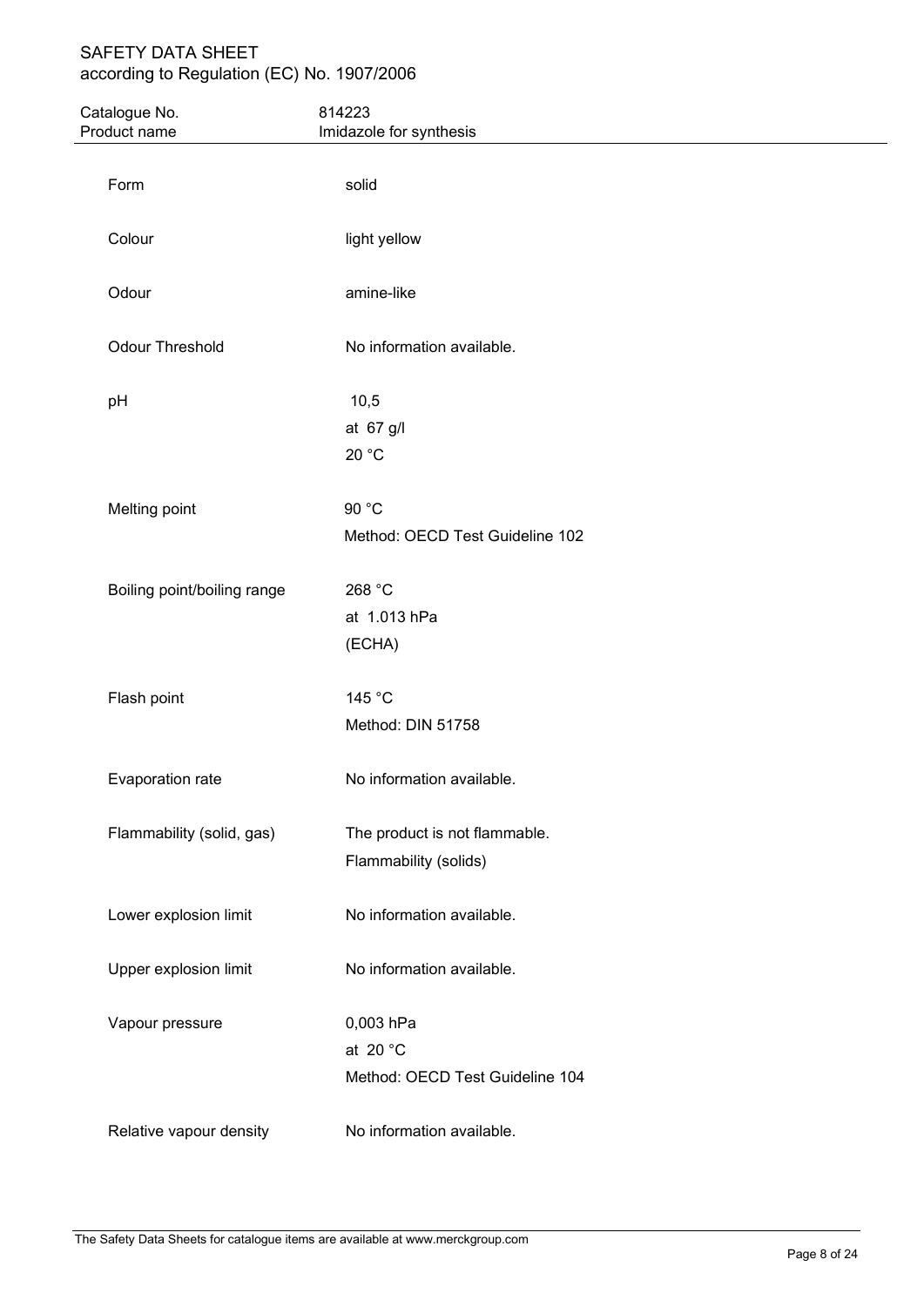| Catalogue No.<br>Product name | 814223<br>Imidazole for synthesis       |  |
|-------------------------------|-----------------------------------------|--|
|                               |                                         |  |
| Density                       | 1,233 g/cm3                             |  |
|                               | at 20 $^{\circ}$ C                      |  |
|                               | Method: OECD Test Guideline 109         |  |
| Relative density              | No information available.               |  |
| Water solubility              | 633 g/l                                 |  |
|                               | at 20 °C                                |  |
| Partition coefficient: n-     | log Pow: -0,02                          |  |
| octanol/water                 | OECD Test Guideline 107                 |  |
|                               | Bioaccumulation is not expected. (Lit.) |  |
| Auto-ignition temperature     | No information available.               |  |
| Decomposition temperature     | No information available.               |  |
| Viscosity, dynamic            | 2,696 mPa.s                             |  |
|                               | at 100 °C                               |  |
| <b>Explosive properties</b>   | Not classified as explosive.            |  |
| Oxidizing properties          | none                                    |  |
| 9.2 Other data                |                                         |  |
| Ignition temperature          | 480 °C                                  |  |
|                               | Method: DIN 51794                       |  |
| <b>Bulk density</b>           | 500 - 600 kg/m3                         |  |
| Particle size                 | Mean particle size                      |  |
|                               | ca.1 mm                                 |  |

# SECTION 10. Stability and reactivity

# 10.1 Reactivity

Forms explosive mixtures with air on intense heating.

A range from approx. 15 Kelvin below the flash point is to be rated as critical.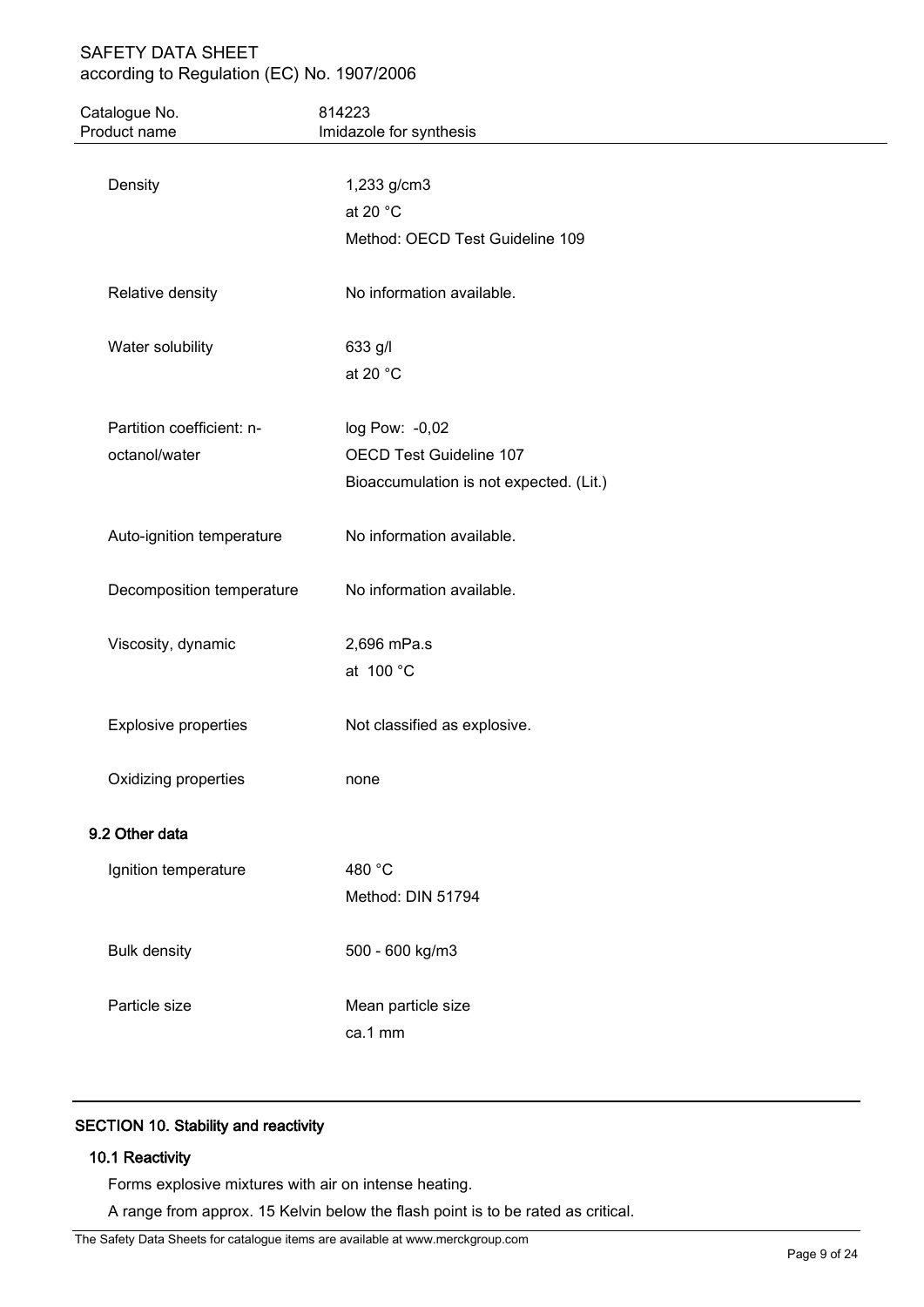Catalogue No. 614223 Product name **Imidazole** for synthesis

The following applies in general to flammable organic substances and mixtures: in correspondingly fine distribution, when whirled up a dust explosion potential may generally be assumed.

# 10.2 Chemical stability

The product is chemically stable under standard ambient conditions (room temperature) .

# 10.3 Possibility of hazardous reactions

Violent reactions possible with:

Strong oxidizing agents, Acid chlorides, Acid anhydrides, acids

# 10.4 Conditions to avoid

Strong heating.

# 10.5 Incompatible materials

no information available

# 10.6 Hazardous decomposition products

in the event of fire: See section 5.

# SECTION 11. Toxicological information

# 11.1 Information on toxicological effects

Acute oral toxicity LD50 Rat: 970 mg/kg OECD Test Guideline 401

Symptoms: If ingested, severe burns of the mouth and throat, as well as a danger of perforation of the oesophagus and the stomach.

absorption

Acute inhalation toxicity

Symptoms: mucosal irritations, Cough, Shortness of breath, Possible damages:, damage of respiratory tract, Lung oedema

Acute dermal toxicity This information is not available.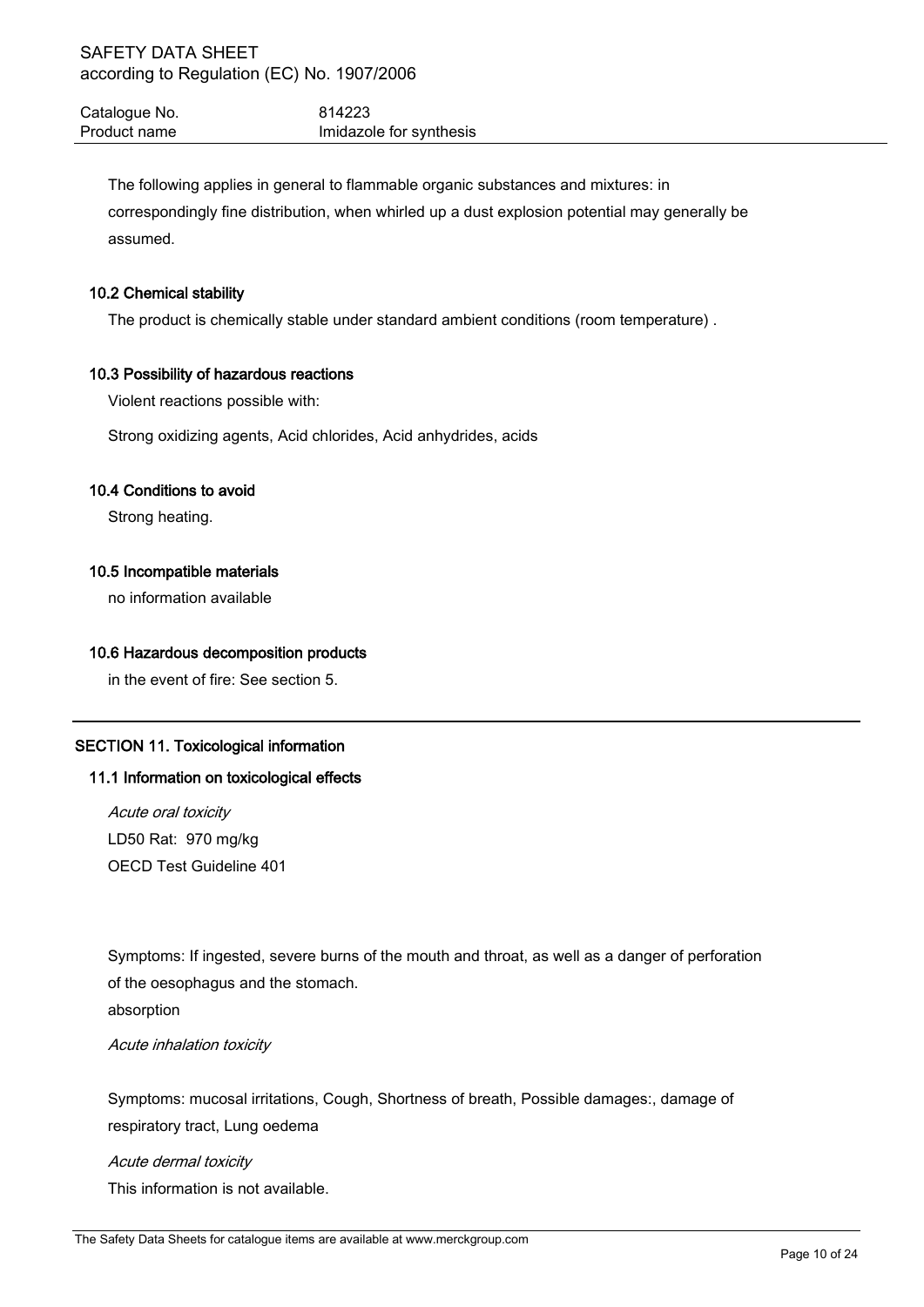# SAFETY DATA SHEET

| Catalogue No.                      | 814223                  |
|------------------------------------|-------------------------|
| Product name                       | Imidazole for synthesis |
| Skin irritation                    |                         |
| Rabbit                             |                         |
| Result: Corrosive                  |                         |
| OECD Test Guideline 404            |                         |
| Burns after prolonged exposure.    |                         |
| Eye irritation                     |                         |
| Rabbit                             |                         |
| Result: Causes serious eye damage. |                         |
| <b>OECD Test Guideline 405</b>     |                         |
|                                    |                         |
| Causes serious eye damage.         |                         |
| Risk of blindness!                 |                         |
| Sensitisation                      |                         |
| This information is not available. |                         |
| Germ cell mutagenicity             |                         |
| Genotoxicity in vivo               |                         |
| In vivo micronucleus test          |                         |
| Mouse                              |                         |
| male and female                    |                         |
| Oral                               |                         |
| Bone marrow                        |                         |
| Result: negative                   |                         |
| Method: OECD Test Guideline 474    |                         |
|                                    |                         |
| Genotoxicity in vitro              |                         |
| unscheduled DNA synthesis assay    |                         |
| rat hepatocytes                    |                         |
| Result: negative                   |                         |
| Method: OECD Test Guideline 482    |                         |
| Ames test                          |                         |
| Salmonella typhimurium             |                         |
| Result: negative                   |                         |

Method: OECD Test Guideline 471

In vitro mammalian cell gene mutation test Chinese hamster lung cells Result: negative Method: OECD Test Guideline 476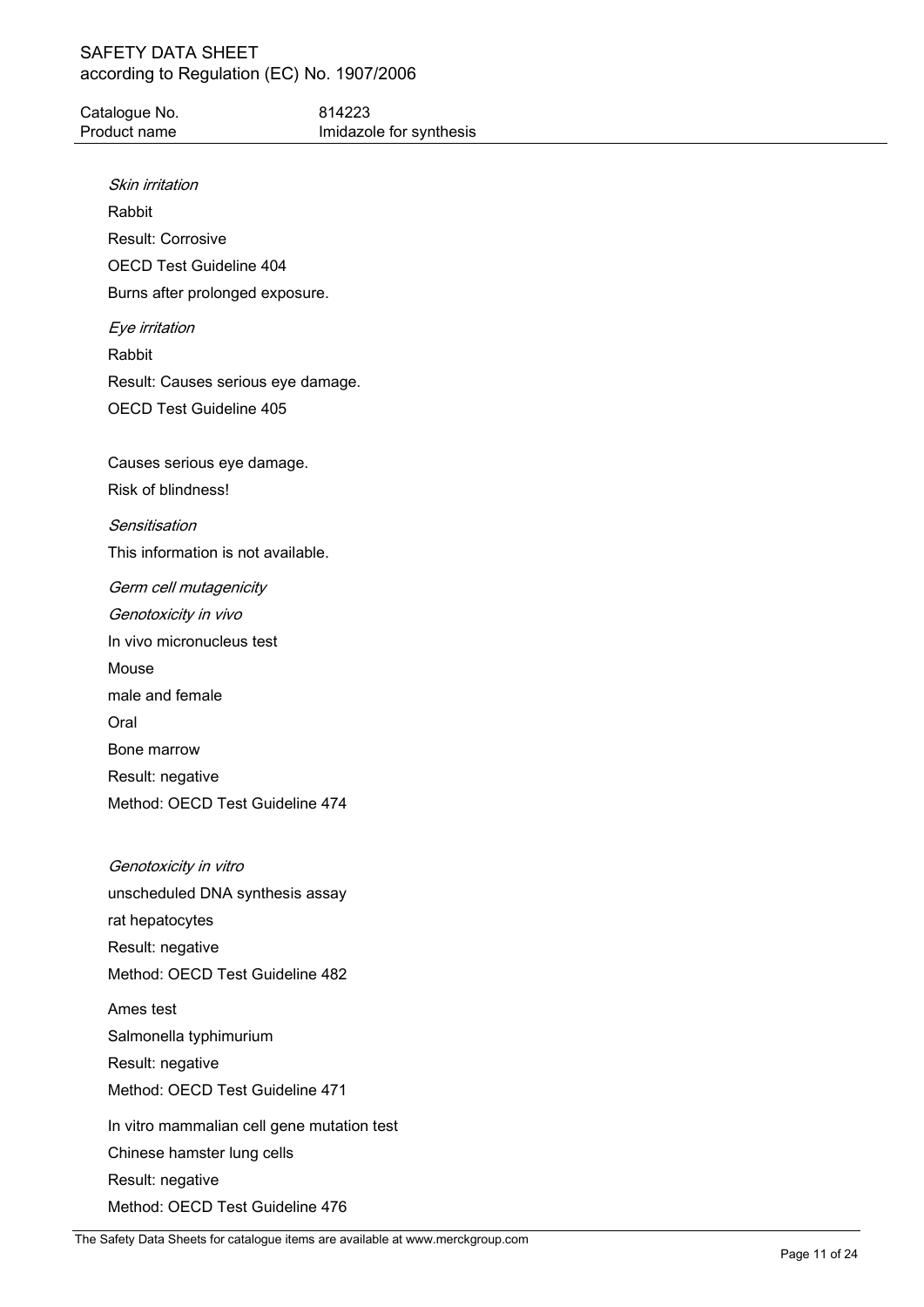Catalogue No. 614223 Product name **Imidazole** for synthesis

**Carcinogenicity** 

This information is not available.

# Reproductive toxicity

This information is not available.

# **Teratogenicity** This information is not available.

CMR effects

Teratogenicity:

May damage the unborn child.

Specific target organ toxicity - single exposure This information is not available.

Specific target organ toxicity - repeated exposure This information is not available.

Aspiration hazard

This information is not available.

# 11.2 Further information

After absorption: We have no description of any toxic symptoms. Other dangerous properties can not be excluded. This substance should be handled with particular care.

# SECTION 12. Ecological information

# 12.1 Toxicity

Toxicity to fish LC50 Leuciscus idus (Golden orfe): ca. 280 mg/l; 48 h DIN 37 412 T 15 (External MSDS) Toxicity to daphnia and other aquatic invertebrates static test EC50 Daphnia magna (Water flea): 341,5 mg/l; 48 h OECD Test Guideline 202 Toxicity to algae static test ErC50 Desmodesmus subspicatus (green algae): 133 mg/l; 72 h

DIN 38412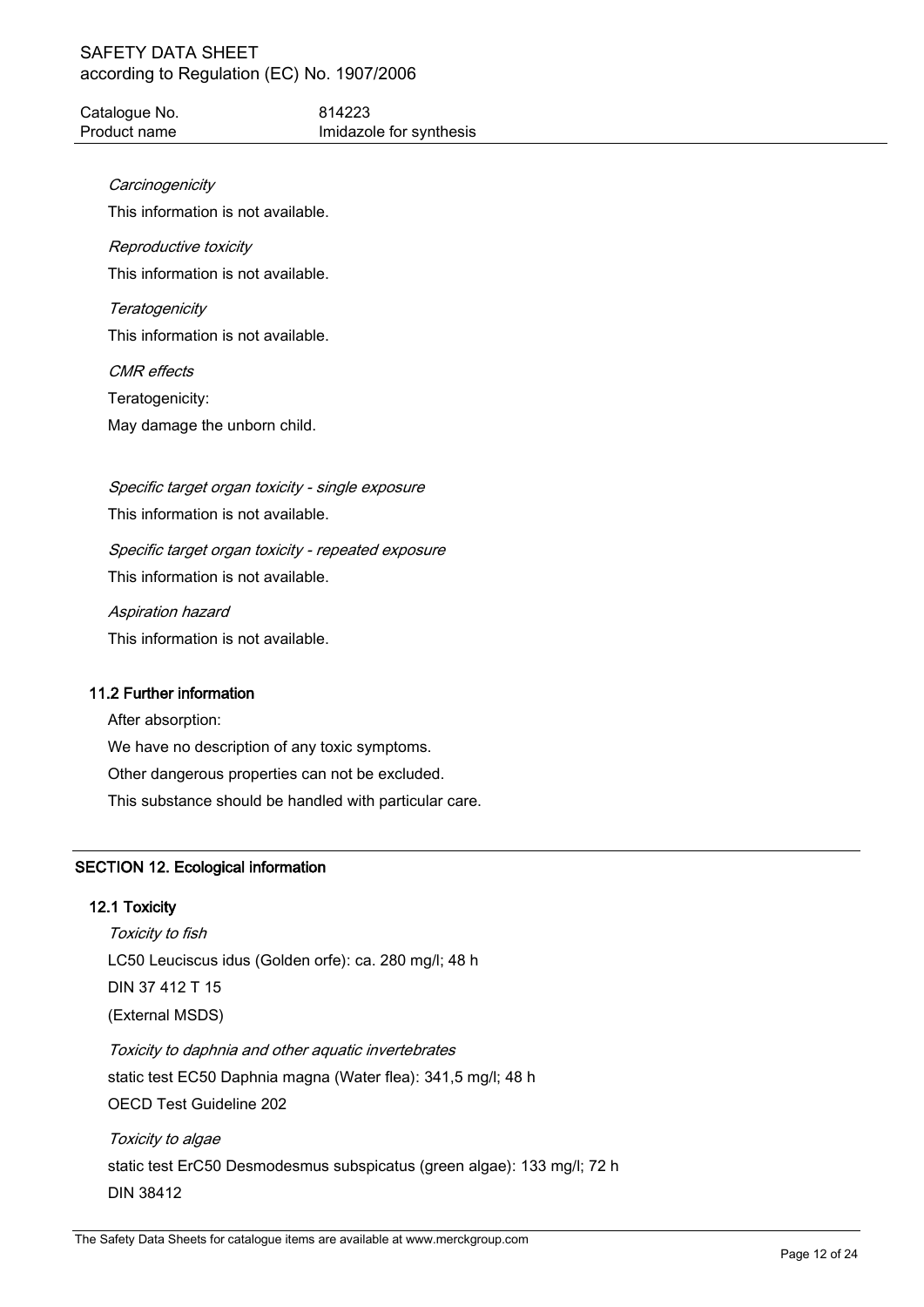| Catalogue No. | 814223                  |
|---------------|-------------------------|
| Product name  | Imidazole for synthesis |

# Toxicity to bacteria

Respiration inhibition EC50 activated sludge: > 1.000 mg/l; 30 min

OECD Test Guideline 209

# 12.2 Persistence and degradability

**Biodegradability** 90 - 100 %; 18 d; aerobic OECD Test Guideline 301A Readily biodegradable

# 12.3 Bioaccumulative potential

Partition coefficient: n-octanol/water log Pow: -0,02 OECD Test Guideline 107

Bioaccumulation is not expected. (Lit.)

# 12.4 Mobility in soil

No information available.

# 12.5 Results of PBT and vPvB assessment

Substance does not meet the criteria for PBT or vPvB according to Regulation (EC) No 1907/2006, Annex XIII.

# 12.6 Other adverse effects

# Additional ecological information

When discharged properly, no impairments in the function of adapted biological wastewater treatment plants are to be expected.

Depending on the concentration, phosphorus and/or nitrogen compounds may contribute to the eutrophication of drinking- water supplies.

Discharge into the environment must be avoided.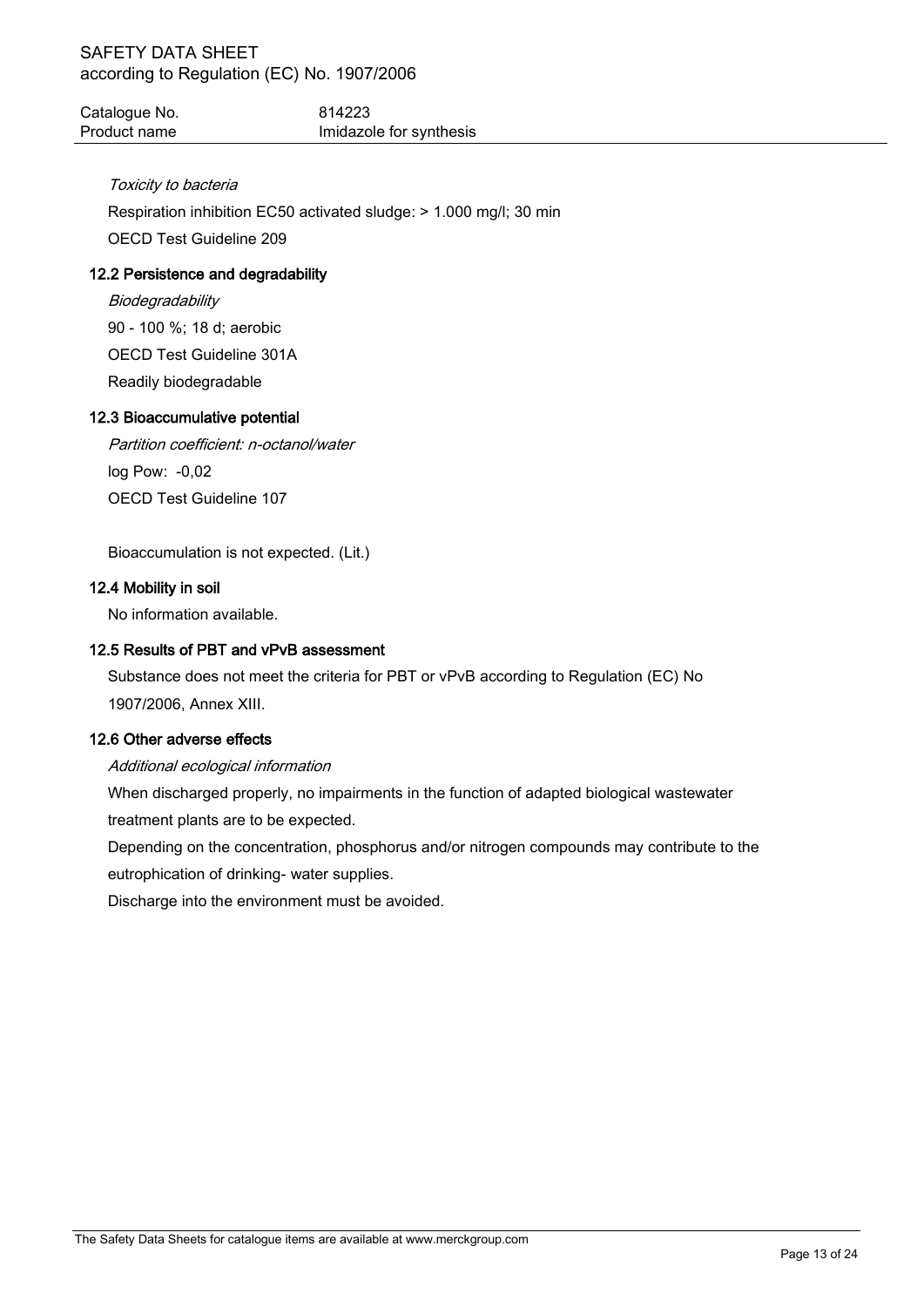Catalogue No. 614223 Product name **Imidazole** for synthesis

# SECTION 13. Disposal considerations

# Waste treatment methods

See www.retrologistik.com for processes regarding the return of chemicals and containers, or contact us there if you have further questions.

# SECTION 14. Transport information

| Land transport (ADR/RID)        |                                                        |  |
|---------------------------------|--------------------------------------------------------|--|
| 14.1 UN number                  | <b>UN 3263</b>                                         |  |
| 14.2 Proper shipping name       | CORROSIVE SOLID, BASIC, ORGANIC, N.O.S.                |  |
|                                 | (IMIDAZOLE)                                            |  |
| 14.3 Class                      | 8                                                      |  |
| 14.4 Packing group              | III                                                    |  |
| 14.5 Environmentally hazardous  | $\overline{\phantom{a}}$                               |  |
| 14.6 Special precautions for    | yes                                                    |  |
| user                            |                                                        |  |
| Tunnel restriction code         | E                                                      |  |
| Inland waterway transport (ADN) |                                                        |  |
| Not relevant                    |                                                        |  |
| Air transport (IATA)            |                                                        |  |
| 14.1 UN number                  | <b>UN 3263</b>                                         |  |
| 14.2 Proper shipping name       | CORROSIVE SOLID, BASIC, ORGANIC, N.O.S.<br>(IMIDAZOLE) |  |
| 14.3 Class                      | 8                                                      |  |
| 14.4 Packing group              | III                                                    |  |
| 14.5 Environmentally hazardous  | $\overline{a}$                                         |  |
| 14.6 Special precautions for    | no                                                     |  |
| user                            |                                                        |  |
| Sea transport (IMDG)            |                                                        |  |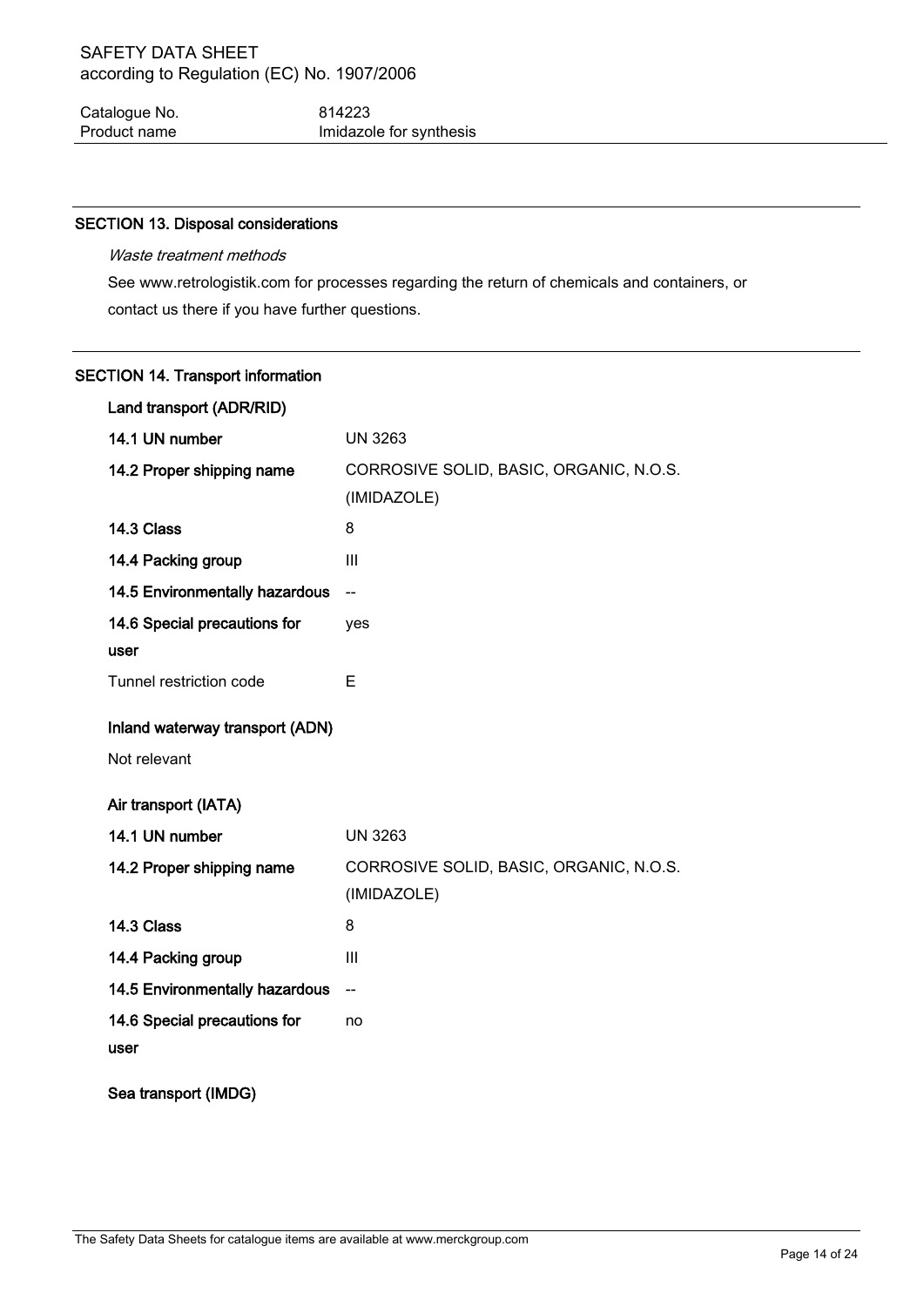| Catalogue No.<br>Product name                                                       | 814223<br>Imidazole for synthesis |
|-------------------------------------------------------------------------------------|-----------------------------------|
| 14.1 UN number                                                                      | UN 3263                           |
| CORROSIVE SOLID, BASIC, ORGANIC, N.O.S.<br>14.2 Proper shipping name<br>(IMIDAZOLE) |                                   |

| 14.3 Class                            | 8       |
|---------------------------------------|---------|
| 14.4 Packing group                    | Ш       |
| <b>14.5 Environmentally hazardous</b> | $\sim$  |
| 14.6 Special precautions for          | ves     |
| user                                  |         |
| EmS                                   | F-A S-B |

14.7 Transport in bulk according to Annex II of MARPOL 73/78 and the IBC Code

Not relevant

# SECTION 15. Regulatory information

# 15.1 Safety, health and environmental regulations/legislation specific for the substance or mixture

| EU regulations                                                                              |                                                                                                                                                                                                                          |                                                                                                                        |  |
|---------------------------------------------------------------------------------------------|--------------------------------------------------------------------------------------------------------------------------------------------------------------------------------------------------------------------------|------------------------------------------------------------------------------------------------------------------------|--|
| Major Accident Hazard                                                                       | <b>SEVESO III</b>                                                                                                                                                                                                        |                                                                                                                        |  |
| Legislation                                                                                 | Not applicable                                                                                                                                                                                                           |                                                                                                                        |  |
| Occupational restrictions                                                                   | Take note of Dir 94/33/EC on the protection of young people at<br>work. Observe work restrictions regarding maternity protection in<br>accordance to Dir 92/85/EEC or stricter national regulations where<br>applicable. |                                                                                                                        |  |
| Regulation (EC) No 1005/2009 on substances that<br>not regulated<br>deplete the ozone layer |                                                                                                                                                                                                                          |                                                                                                                        |  |
| Regulation (EC) No 850/2004 of the European<br>not regulated                                |                                                                                                                                                                                                                          |                                                                                                                        |  |
| Parliament and of the Council of 29 April 2004 on                                           |                                                                                                                                                                                                                          |                                                                                                                        |  |
| persistent organic pollutants and amending                                                  |                                                                                                                                                                                                                          |                                                                                                                        |  |
| Directive 79/117/EEC                                                                        |                                                                                                                                                                                                                          |                                                                                                                        |  |
| Substances of very high concern (SVHC)                                                      |                                                                                                                                                                                                                          | This product does not contain substances<br>of very high concern according to<br>Regulation (EC) No 1907/2006 (REACH), |  |
|                                                                                             |                                                                                                                                                                                                                          | Article 57 above the respective regulatory                                                                             |  |
|                                                                                             |                                                                                                                                                                                                                          | concentration limit of $\geq$ 0.1 % (w/w).                                                                             |  |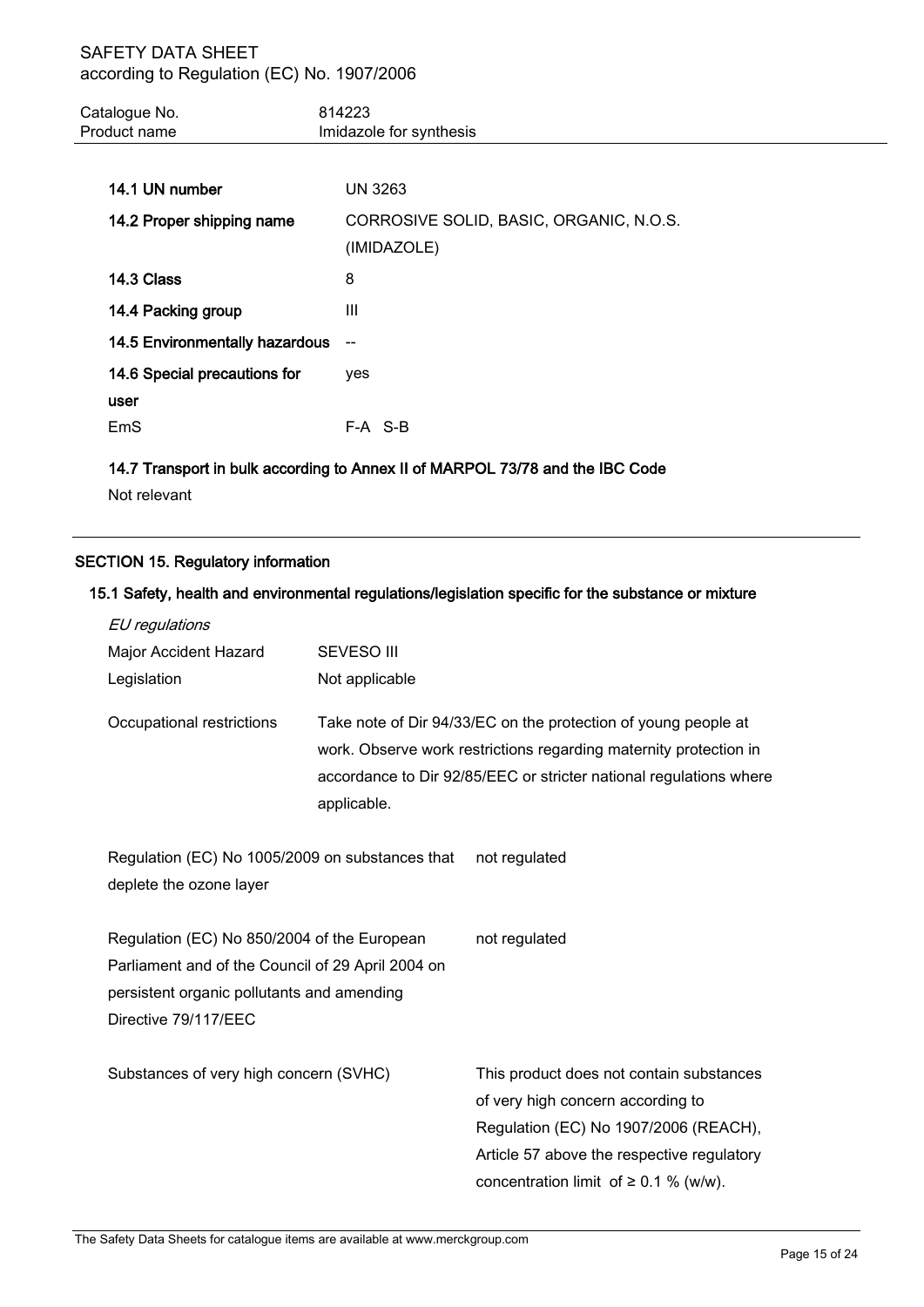| Catalogue No. | 814223                  |
|---------------|-------------------------|
| Product name  | Imidazole for synthesis |
|               |                         |

| National legislation |      |
|----------------------|------|
| Storage class        | 6.1C |

# 15.2 Chemical Safety Assessment

For this product a chemical safety assessment was not carried out.

# SECTION 16. Other information

# Full text of H-Statements referred to under sections 2 and 3.

| H <sub>302</sub>  | Harmful if swallowed.                    |
|-------------------|------------------------------------------|
| H <sub>3</sub> 14 | Causes severe skin burns and eye damage. |
| H360D             | May damage the unborn child.             |

# Training advice

Provide adequate information, instruction and training for operators.

# Labelling

Hazard pictograms



Signal word Danger

#### Hazard statements

H302 Harmful if swallowed.

H314 Causes severe skin burns and eye damage.

H360 May damage fertility or the unborn child.

Precautionary statements Prevention P201 Obtain special instructions before use. P280 Wear protective gloves/ protective clothing/ eye protection/ face protection. Response P301 + P330 + P331 IF SWALLOWED: Rinse mouth. Do NOT induce vomiting.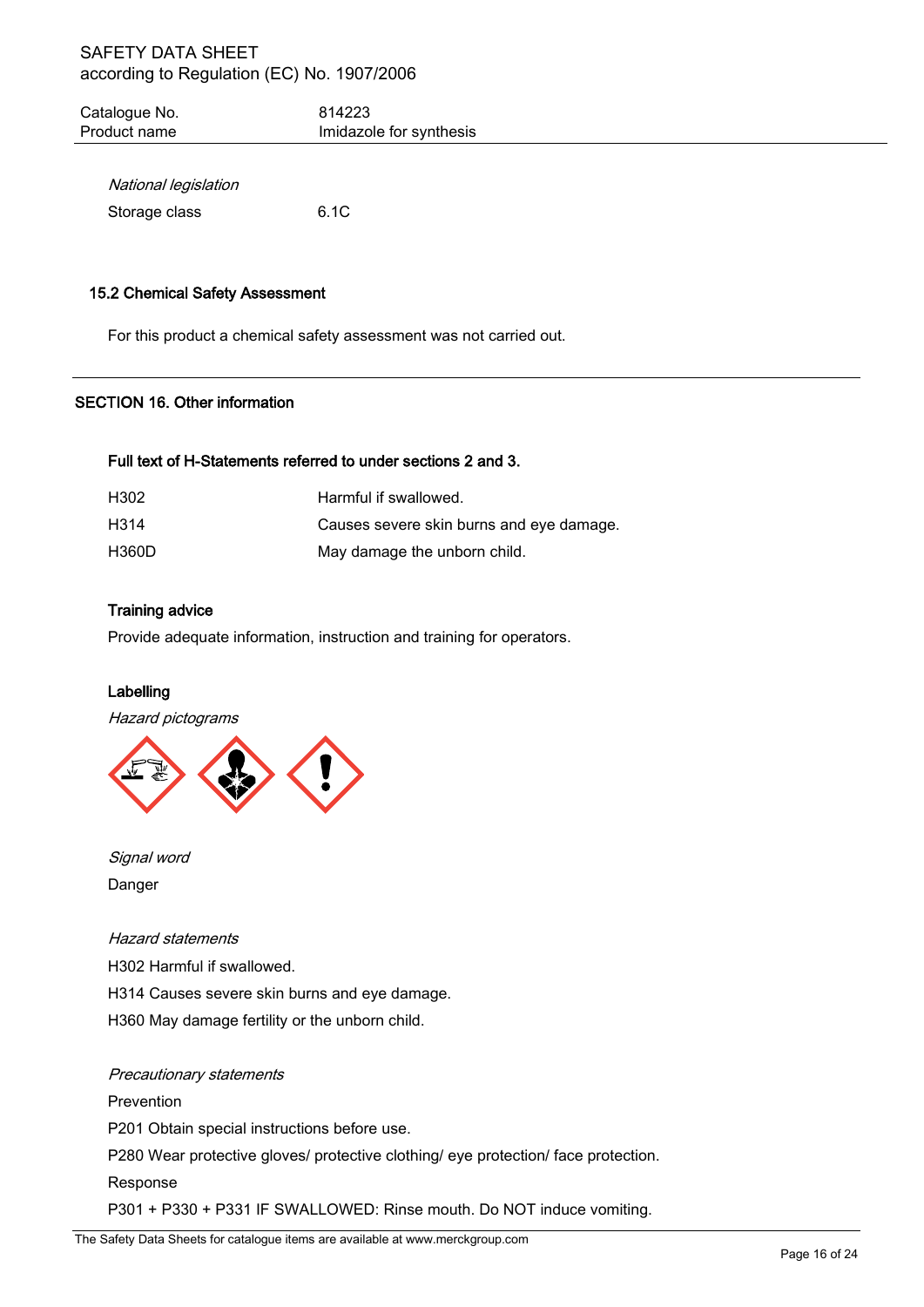Catalogue No. 614223 Product name **Imidazole** for synthesis

P305 + P351 + P338 IF IN EYES: Rinse cautiously with water for several minutes. Remove contact lenses, if present and easy to do. Continue rinsing.

P308 + P310 IF exposed or concerned: immediately call a POISON CENTER or doctor/ physician.

Further information

Restricted to professional users.

# Key or legend to abbreviations and acronyms used in the safety data sheet

Used abbreviations and acronyms can be looked up at www.wikipedia.org.

# Regional representation

This information is given on the authorised Safety Data Sheet for your country.

The information contained herein is based on the present state of our knowledge. It characterises the product with regard to the appropriate safety precautions. It does not represent a guarantee of any properties of the product.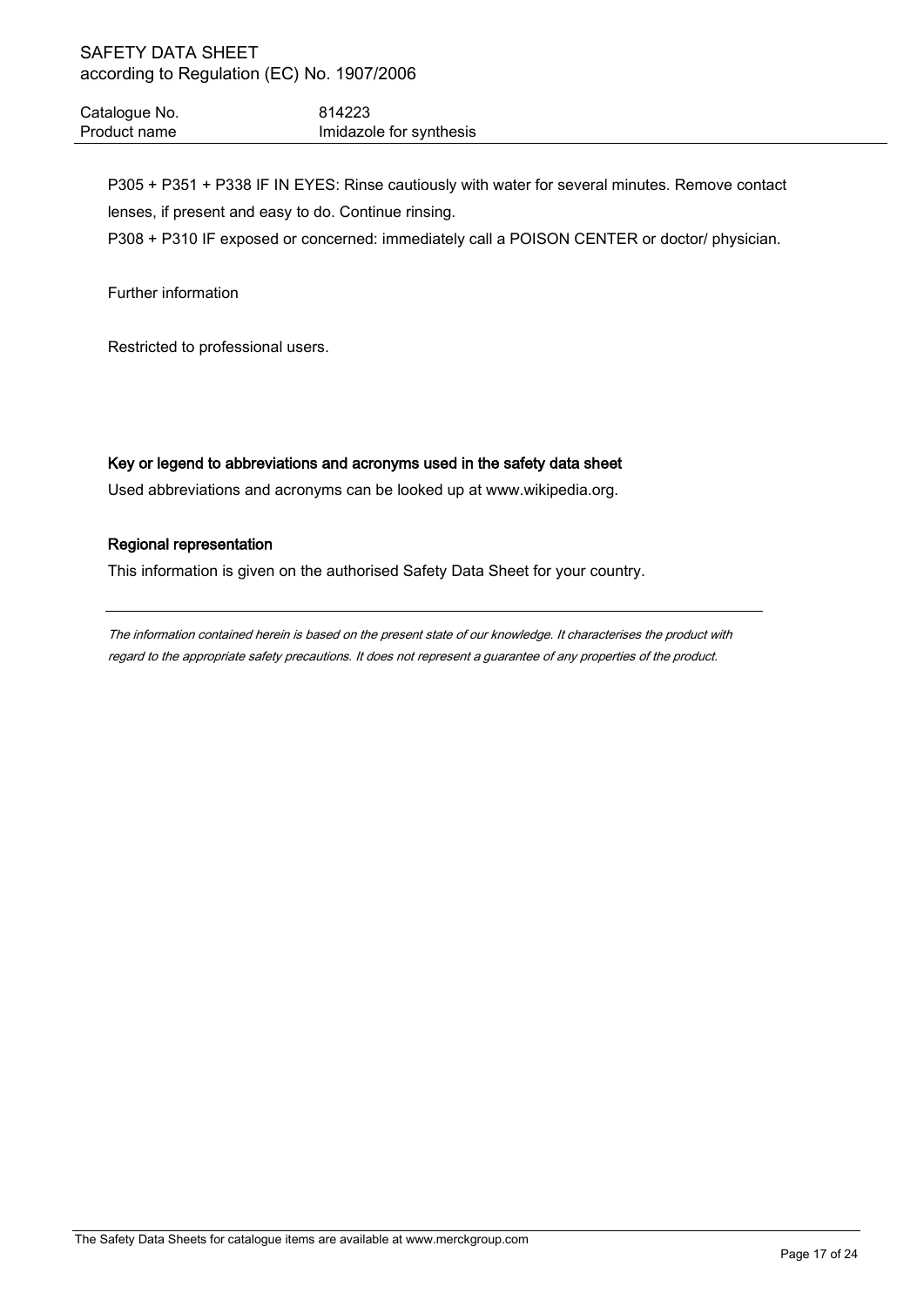Catalogue No. 614223 Product name **Imidazole** for synthesis

# EXPOSURE SCENARIO 1 (Industrial use)

# 1. Industrial use Chemical for synthesis)

# Sectors of end-use

| SU 3       | Industrial uses: Uses of substances as such or in preparations at industrial sites |
|------------|------------------------------------------------------------------------------------|
| <i>SU9</i> | Manufacture of fine chemicals                                                      |
|            |                                                                                    |

SU 10 Formulation [mixing] of preparations and/ or re-packaging (excluding alloys)

# Chemical product category

- PC19 Intermediate
- PC21 Laboratory chemicals

# Process categories

| PROC1              | Use in closed process, no likelihood of exposure                                              |
|--------------------|-----------------------------------------------------------------------------------------------|
| <i>PROC2</i>       | Use in closed, continuous process with occasional controlled exposure                         |
| PROC3              | Use in closed batch process (synthesis or formulation)                                        |
| PROC4              | Use in batch and other process (synthesis) where opportunity for exposure arises              |
| PROC5              | Mixing or blending in batch processes for formulation of preparations and articles            |
|                    | (multistage and/ or significant contact)                                                      |
| <i>PROC8a</i>      | Transfer of substance or preparation (charging/ discharging) from/ to vessels/ large          |
|                    | containers at non-dedicated facilities                                                        |
| PROC8b             | Transfer of substance or preparation (charging/ discharging) from/ to vessels/ large          |
|                    | containers at dedicated facilities                                                            |
| <i>PROC9</i>       | Transfer of substance or preparation into small containers (dedicated filling line, including |
|                    | weighing)                                                                                     |
| PROC <sub>10</sub> | Roller application or brushing                                                                |
| PROC15             | Use as laboratory reagent                                                                     |
|                    | <b>Environmental Release Categories</b>                                                       |
| <i>ERC1</i>        | Manufacture of substances                                                                     |
| <i>ERC2</i>        | Formulation of preparations                                                                   |
| <i>ERC4</i>        | Industrial use of processing aids in processes and products, not becoming part of articles    |
| <i>ERC6a</i>       | Industrial use resulting in manufacture of another substance (use of intermediates)           |
| ERC6b              | Industrial use of reactive processing aids                                                    |
|                    |                                                                                               |

# 2. Contributing scenarios: Operational conditions and risk management measures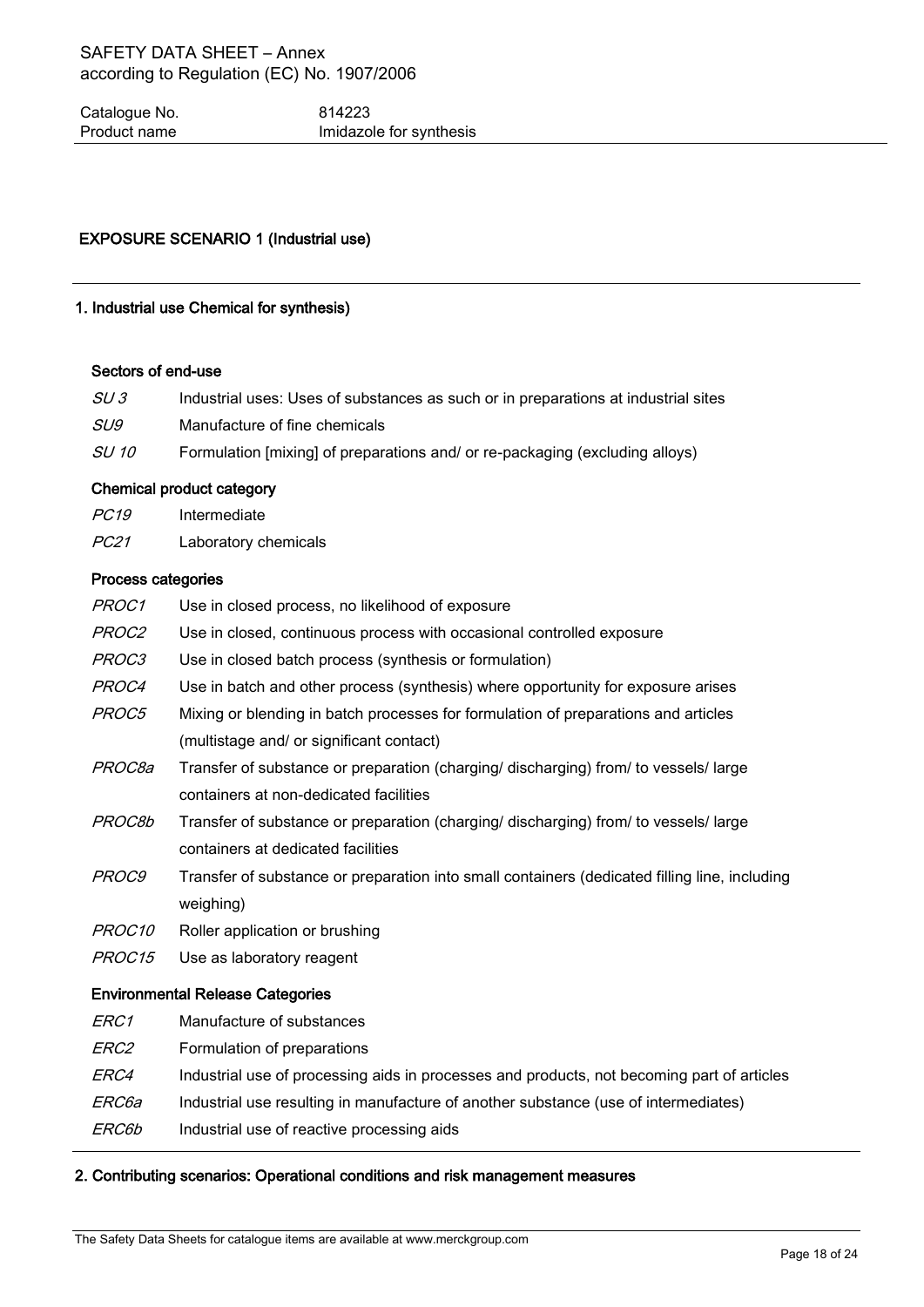| Catalogue No. | 814223                  |
|---------------|-------------------------|
| Product name  | Imidazole for synthesis |

# 2.1 Contributing scenario controlling worker exposure for: PROC1, PROC2, PROC3, PROC4, PROC5, PROC8a, PROC8b, PROC9, PROC15

# Product characteristics Concentration of the Substance in Mixture/Article Covers the percentage of the substance in the product up to 100 %. Physical Form (at time of use) Solid, low dustiness Frequency and duration of use Frequency of use 8 hours/day Frequency of use 5 days/week Other operational conditions affecting workers exposure Outdoor / Indoor **Indoor Indoor without local exhaust ventilation (LEV)** Organisational measures to prevent /limit releases, dispersion and exposure Covers daily exposures up to 8 hours. Conditions and measures related to personal protection, hygiene and health evaluation Wear chemically resistant gloves (tested to EN374) in combination with 'basic' employee training. Use suitable eye protection. Wear suitable coveralls to prevent exposure to the skin. Additional good practice advice beyond the REACH Chemical Safety Assessment

Additional good practice advice Avoid contact with the skin and the eyes. Do not inhale substance/mixture.

# 2.2 Contributing scenario controlling worker exposure for: PROC10

# Product characteristics

| Concentration of the Substance in | Covers the percentage of the substance in the product up to |
|-----------------------------------|-------------------------------------------------------------|
| Mixture/Article                   | $10\%$ .                                                    |
| Physical Form (at time of use)    | Solid, low dustiness                                        |

# Frequency and duration of use

| Frequency of use | 8 hours/day |
|------------------|-------------|
| Frequency of use | 5 days/week |

# Other operational conditions affecting workers exposure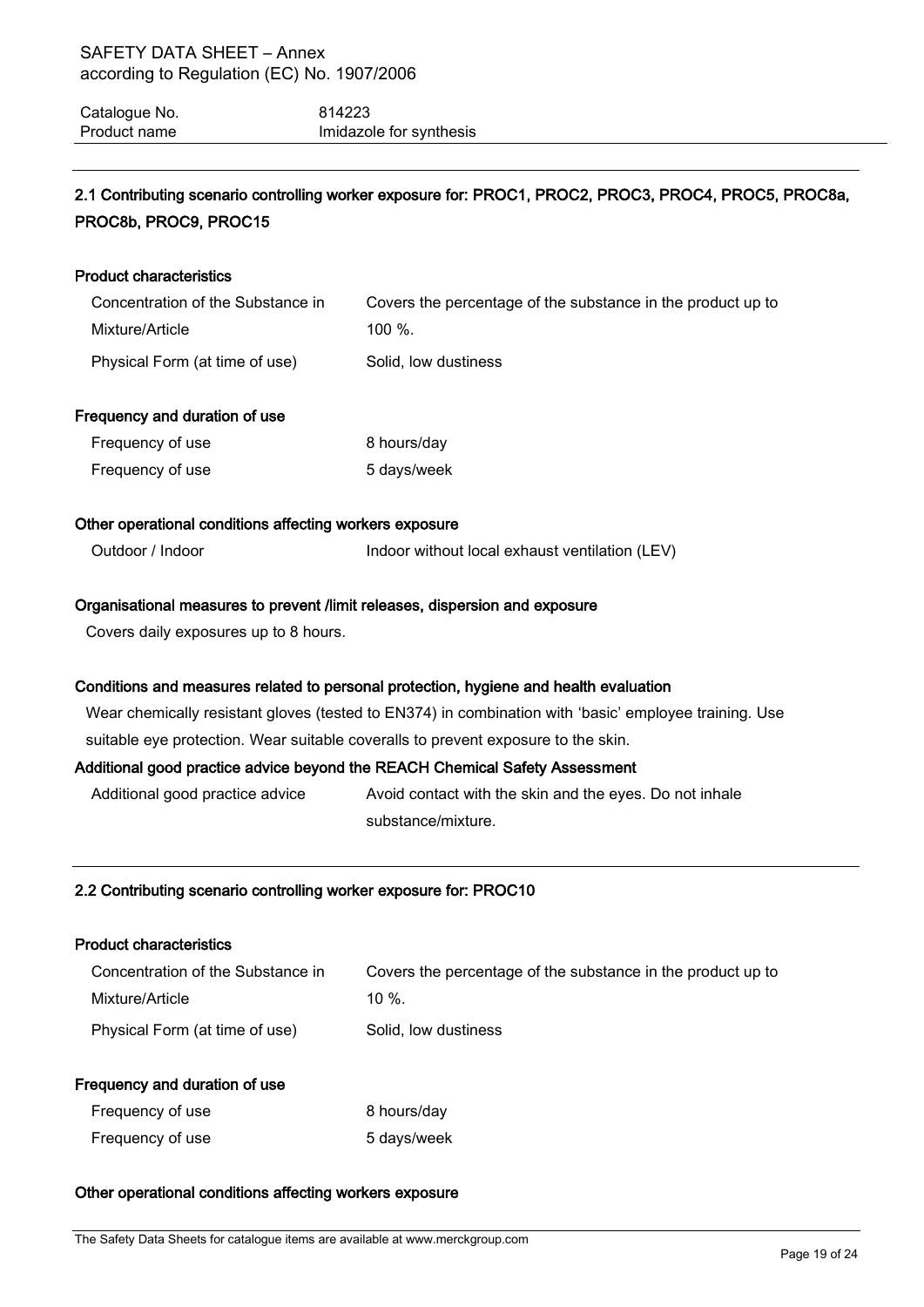Catalogue No. 614223 Product name **Imidazole** for synthesis

Outdoor / Indoor **Indoor Indoor without local exhaust ventilation (LEV)** 

# Organisational measures to prevent /limit releases, dispersion and exposure

Covers daily exposures up to 8 hours.

# Conditions and measures related to personal protection, hygiene and health evaluation

Wear chemically resistant gloves (tested to EN374) in combination with 'basic' employee training. Use suitable eye protection. Wear suitable coveralls to prevent exposure to the skin.

# Additional good practice advice beyond the REACH Chemical Safety Assessment

Additional good practice advice Avoid contact with the skin and the eyes. Do not inhale substance/mixture.

# 3. Exposure estimation and reference to its source

# **Environment**

A chemical safety assessment was performed according REACH Article 14(3), Annex I, sections 3

(Environmental Hazard Assessment) and 4 (PBT/vPvB Assessment). As no hazard was identified, an exposure assessment and risk characterisation is not necessary (REACH Annex I section 5.0).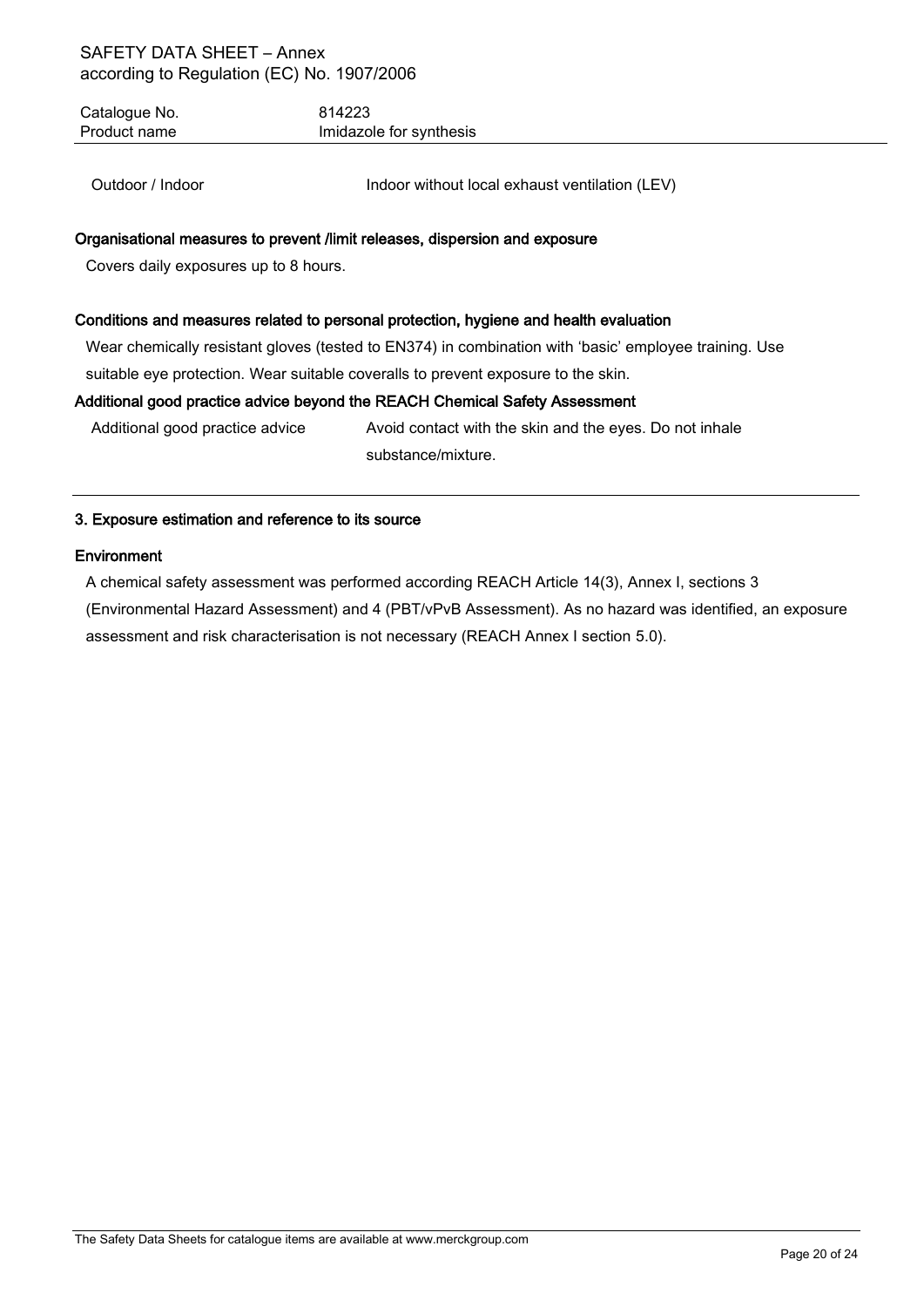| Catalogue No. | 814223                  |
|---------------|-------------------------|
| Product name  | Imidazole for synthesis |

# **Workers**

| CS  | Use descriptor     | Exposure duration, route, effect | <b>RCR</b> | <b>Exposure Assessment Method</b> |
|-----|--------------------|----------------------------------|------------|-----------------------------------|
| 2.1 | PROC1              | longterm, dermal, systemic       | 0,02       | ECETOC TRA, modified              |
|     |                    | longterm, inhalative, systemic   | < 0,01     | ECETOC TRA, modified              |
|     |                    | longterm, combined, systemic     | 0,02       |                                   |
| 2.1 | PROC2              | longterm, dermal, systemic       | 0,09       | ECETOC TRA, modified              |
|     |                    | longterm, inhalative, systemic   | < 0,01     | ECETOC TRA, modified              |
|     |                    | longterm, combined, systemic     | 0,09       |                                   |
| 2.1 | PROC3              | longterm, dermal, systemic       | 0,02       | ECETOC TRA, modified              |
|     |                    | longterm, inhalative, systemic   | 0,01       | ECETOC TRA, modified              |
|     |                    | longterm, combined, systemic     | 0,03       |                                   |
| 2.1 | PROC4              | longterm, dermal, systemic       | 0,46       | ECETOC TRA, modified              |
|     |                    | longterm, inhalative, systemic   | 0,05       | ECETOC TRA, modified              |
|     |                    | longterm, combined, systemic     | 0,50       |                                   |
| 2.1 | PROC5              | longterm, dermal, systemic       | 0,46       | ECETOC TRA, modified              |
|     |                    | longterm, inhalative, systemic   | 0,09       | ECETOC TRA, modified              |
|     |                    | longterm, combined, systemic     | 0,55       |                                   |
| 2.1 | PROC8a             | longterm, dermal, systemic       | 0,91       | ECETOC TRA, modified              |
|     |                    | longterm, inhalative, systemic   | 0,05       | ECETOC TRA, modified              |
|     |                    | longterm, combined, systemic     | 0,96       |                                   |
| 2.1 | PROC8b             | longterm, dermal, systemic       | 0,46       | ECETOC TRA, modified              |
|     |                    | longterm, inhalative, systemic   | 0,05       | ECETOC TRA, modified              |
|     |                    | longterm, combined, systemic     | 0,50       |                                   |
| 2.1 | PROC9              | longterm, dermal, systemic       | 0,46       | ECETOC TRA, modified              |
|     |                    | longterm, inhalative, systemic   | 0,01       | ECETOC TRA, modified              |
|     |                    | longterm, combined, systemic     | 0,47       |                                   |
| 2.1 | PROC <sub>15</sub> | longterm, dermal, systemic       | 0,02       | ECETOC TRA, modified              |
|     |                    | longterm, inhalative, systemic   | 0,01       | ECETOC TRA, modified              |
|     |                    | longterm, combined, systemic     | 0,03       |                                   |
| 2.2 | PROC10             | longterm, dermal, systemic       | 0,18       | ECETOC TRA, modified              |
|     |                    | longterm, inhalative, systemic   | 0,27       | ECETOC TRA, modified              |
|     |                    | longterm, combined, systemic     | 0,45       |                                   |

The default parameters and -efficiencies of the applied exposure assessment model were used for the calculation (unless stated differently).

For (other) local effects risk management measures are based on qualitative risk characterisation.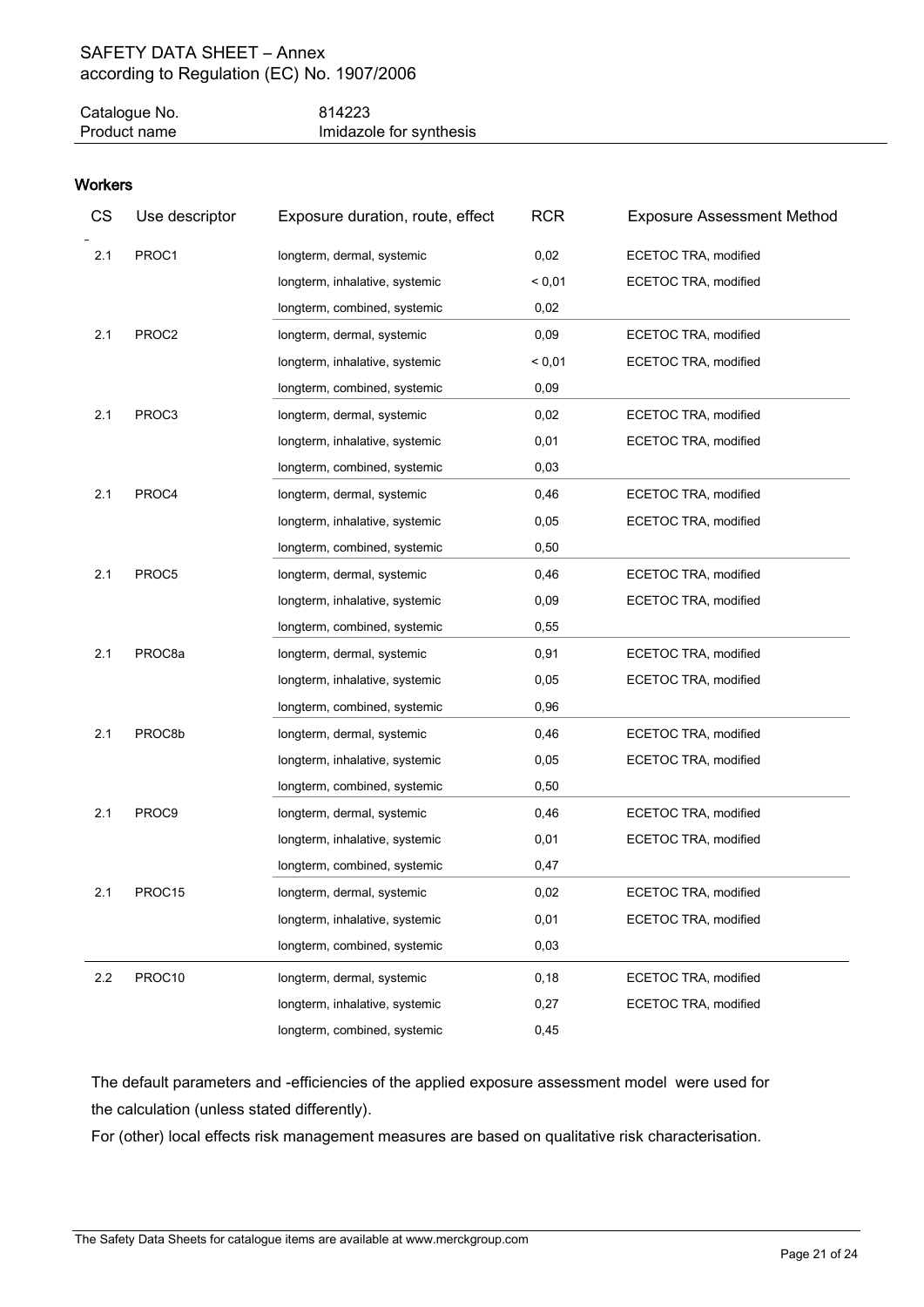Catalogue No. 614223 Product name **Imidazole** for synthesis

# 4. Guidance to Downstream User to evaluate whether he works inside the boundaries set by the Exposure Scenario

Please refer to the following documents: ECHA Guidance on information requirements and chemical safety assessment Chapter R.12: Use descriptor system; ECHA Guidance for downstream users; ECHA Guidance on information requirements and chemical safety assessment Part D: Exposure Scenario Building, Part E: Risk Characterisation and Part G: Extending the SDS; VCI/Cefic REACH Practical Guides on Exposure Assessment and Communications in the Supply Chain; CEFIC Guidance Specific Environmental Release Categories (SPERCs).

For scaling of worker exposure assessments performed with ECETOC TRA, please consult the Merck tool ScIDeEx® at www.merckmillipore.com/scideex.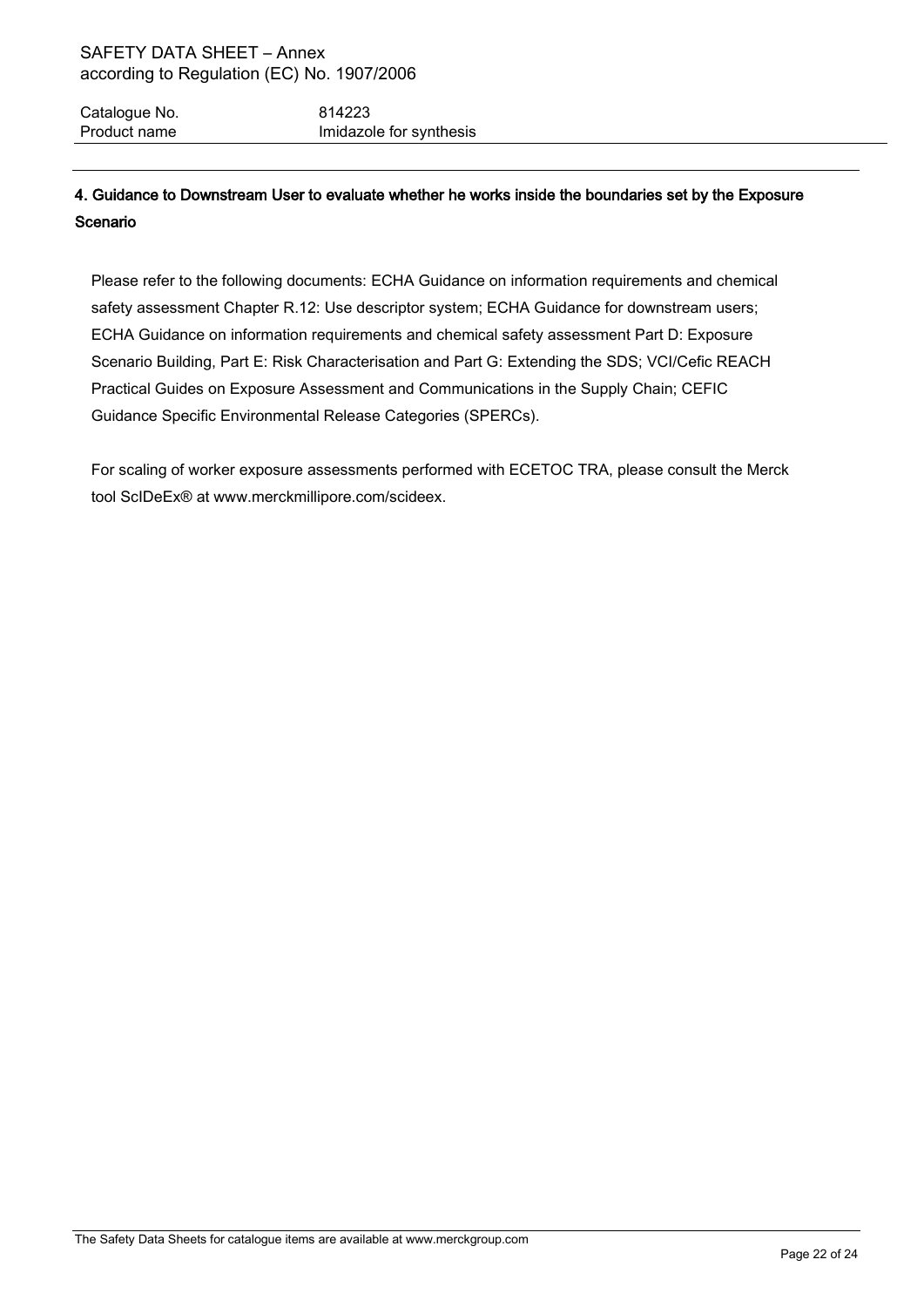Catalogue No. 614223 Product name **Imidazole** for synthesis

# EXPOSURE SCENARIO 2 (Professional use)

# 1. Professional use Chemical for synthesis)

#### Sectors of end-use

SU 22 Professional uses: Public domain (administration, education, entertainment, services, craftsmen)

#### Chemical product category

PC21 Laboratory chemicals

#### Process categories

PROC15 Use as laboratory reagent

#### Environmental Release Categories

| <i>ERC2</i> | Formulation of preparations |
|-------------|-----------------------------|
|-------------|-----------------------------|

ERC6a Industrial use resulting in manufacture of another substance (use of intermediates)

ERC6b Industrial use of reactive processing aids

#### 2. Contributing scenarios: Operational conditions and risk management measures

#### 2.1 Contributing scenario controlling worker exposure for: PROC15

#### Product characteristics

| Concentration of the Substance in | Covers the percentage of the substance in the product up to |
|-----------------------------------|-------------------------------------------------------------|
| Mixture/Article                   | $100\%$                                                     |
| Physical Form (at time of use)    | Solid, low dustiness                                        |

#### Frequency and duration of use

| Frequency of use | 8 hours/day |
|------------------|-------------|
| Frequency of use | 5 days/week |

#### Other operational conditions affecting workers exposure

Outdoor / Indoor **Indoor Indoor without local exhaust ventilation (LEV)** 

#### Organisational measures to prevent /limit releases, dispersion and exposure

Covers daily exposures up to 8 hours.

#### Conditions and measures related to personal protection, hygiene and health evaluation

Wear chemically resistant gloves (tested to EN374) in combination with 'basic' employee training. Use